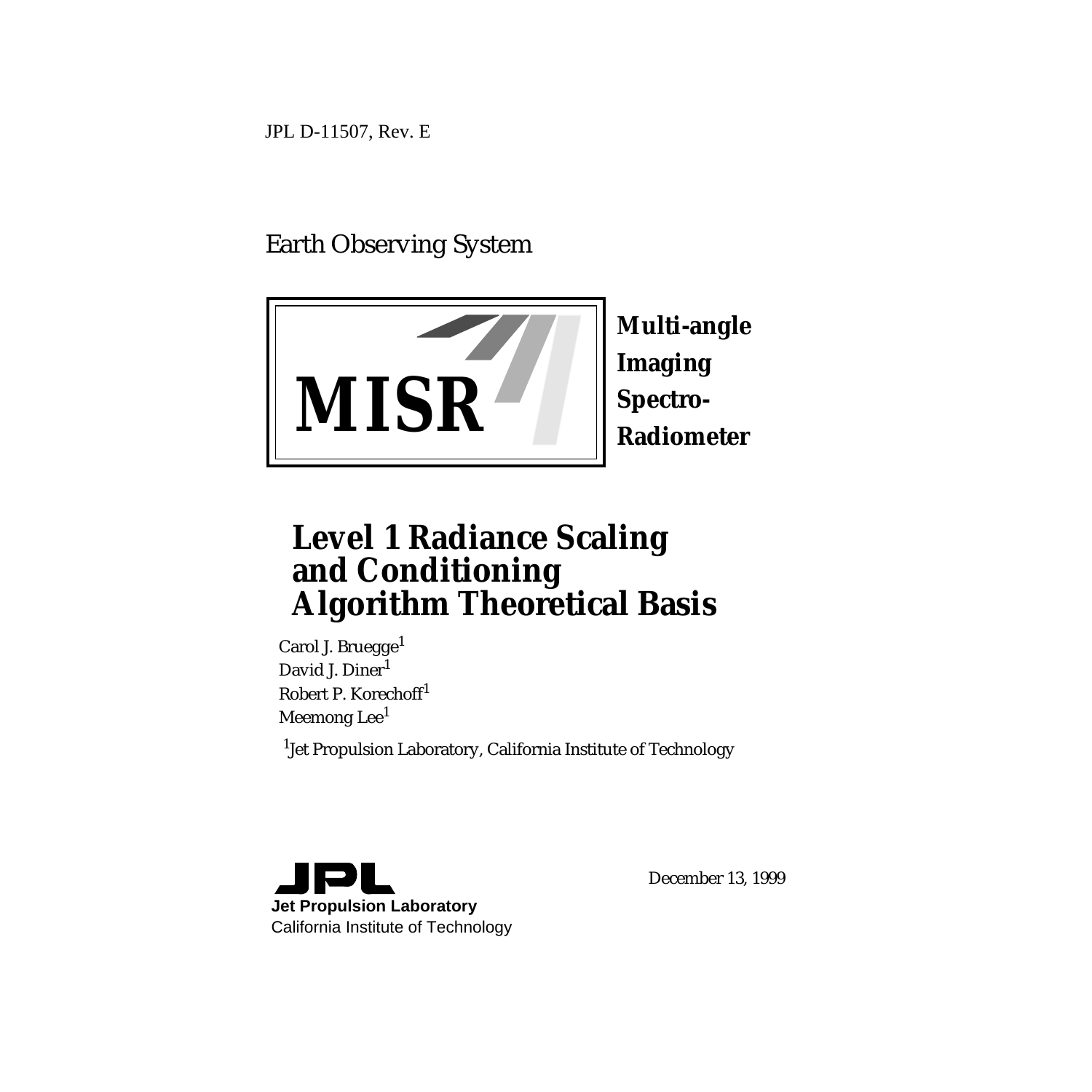JPL D-11507, Rev. E December 13, 1999

Multi-angle Imaging SpectroRadiometer (MISR)

# **Level 1 Radiance Scaling and Conditioning Algorithm Theoretical Basis**

Approvals:

David J. Diner MISR Principal Investigator

Thomas R. Livermore MISR Project Manager

Graham W. Bothwell MISR Science Data System Manager

The MISR web site should be consulted to determine the latest released version of this document (http://www-misr.jpl.nasa.gov). Approval signatures are on file with the MISR Project.



**Jet Propulsion Laboratory** California Institute of Technology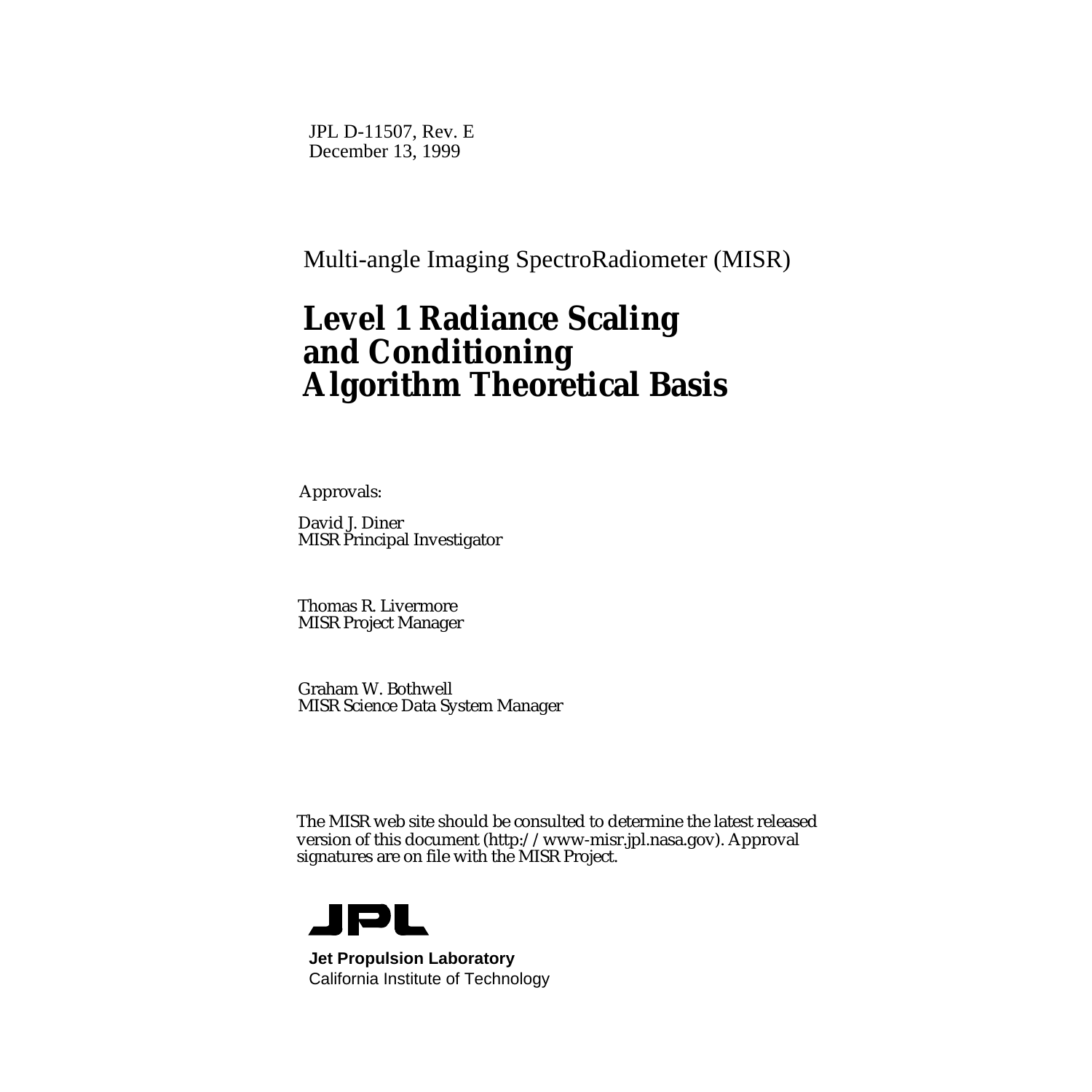| 2.1 OBJECTIVES OF MISR RADIANCE SCALING AND CONDITIONING 5                                                                                         |  |
|----------------------------------------------------------------------------------------------------------------------------------------------------|--|
|                                                                                                                                                    |  |
|                                                                                                                                                    |  |
|                                                                                                                                                    |  |
|                                                                                                                                                    |  |
|                                                                                                                                                    |  |
|                                                                                                                                                    |  |
| 3.4.3.2 Mathematical description of the algorithm: Part 1, L1A Cal-packets 19<br>3.4.3.3 Mathematical description: Part 2, L1A Science-packets  21 |  |
|                                                                                                                                                    |  |
|                                                                                                                                                    |  |

# **TABLE OF CONTENTS**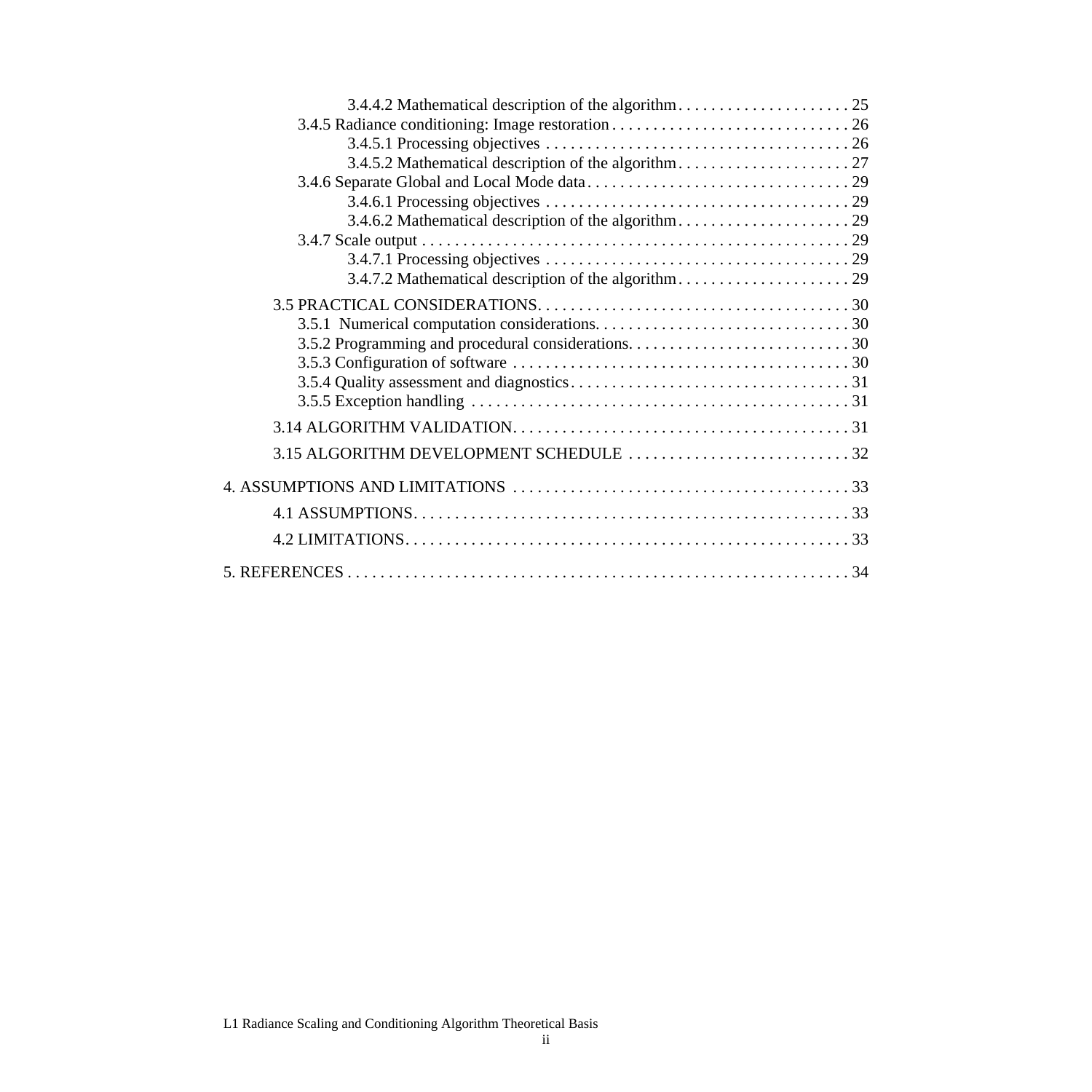# **ACRONYMS**

| A<br><b>ARP</b><br><b>ATB</b>                                | <b>Ancillary Radiometric Product</b><br><b>Algorithm Theoretical Basis</b>                                                                       |
|--------------------------------------------------------------|--------------------------------------------------------------------------------------------------------------------------------------------------|
| $\mathbf C$<br><b>CCD</b>                                    | <b>Charge-Coupled Device</b>                                                                                                                     |
| D<br><b>DAAC</b><br><b>DDQI</b><br>DN                        | Distributed Active Archive Center<br>Detector Data Quality Indicator<br>digital number                                                           |
| E<br><b>EOS</b>                                              | Earth Observing System                                                                                                                           |
| F<br><b>FWHM</b>                                             | Full-Width at Half Maximum                                                                                                                       |
| G<br><b>GRP</b>                                              | <b>Georectified Radiance Product</b>                                                                                                             |
| $\bf H$<br><b>HQE</b>                                        | high quantum efficiency                                                                                                                          |
| I<br><b>IDN</b><br><b>IDQI</b><br><b>IFRCC</b><br>IR         | <b>Instrument Digital Numbers</b><br><b>Image Data Quality Indicator</b><br>In-flight Radiometric Calibration and Characterization<br>infrared   |
| L<br><b>LSB</b>                                              | Least Significant Bit                                                                                                                            |
| М<br><b>MISR</b><br><b>MKS</b><br><b>MODIS</b><br><b>MSB</b> | Multi-angle Imaging SpectroRadiometer<br>meter, kilogram, second<br>Moderate Resolution Imaging Spectroradiometer<br><b>Most Significant Bit</b> |
| $\mathbf 0$<br><b>OBC</b>                                    | <b>On-Board Calibrator</b>                                                                                                                       |
| P<br><b>PIN</b><br><b>PSF</b><br><b>PTFE</b>                 | p/intrinsic/n doped layers<br>point spread function<br>polytetrafluoroethylene                                                                   |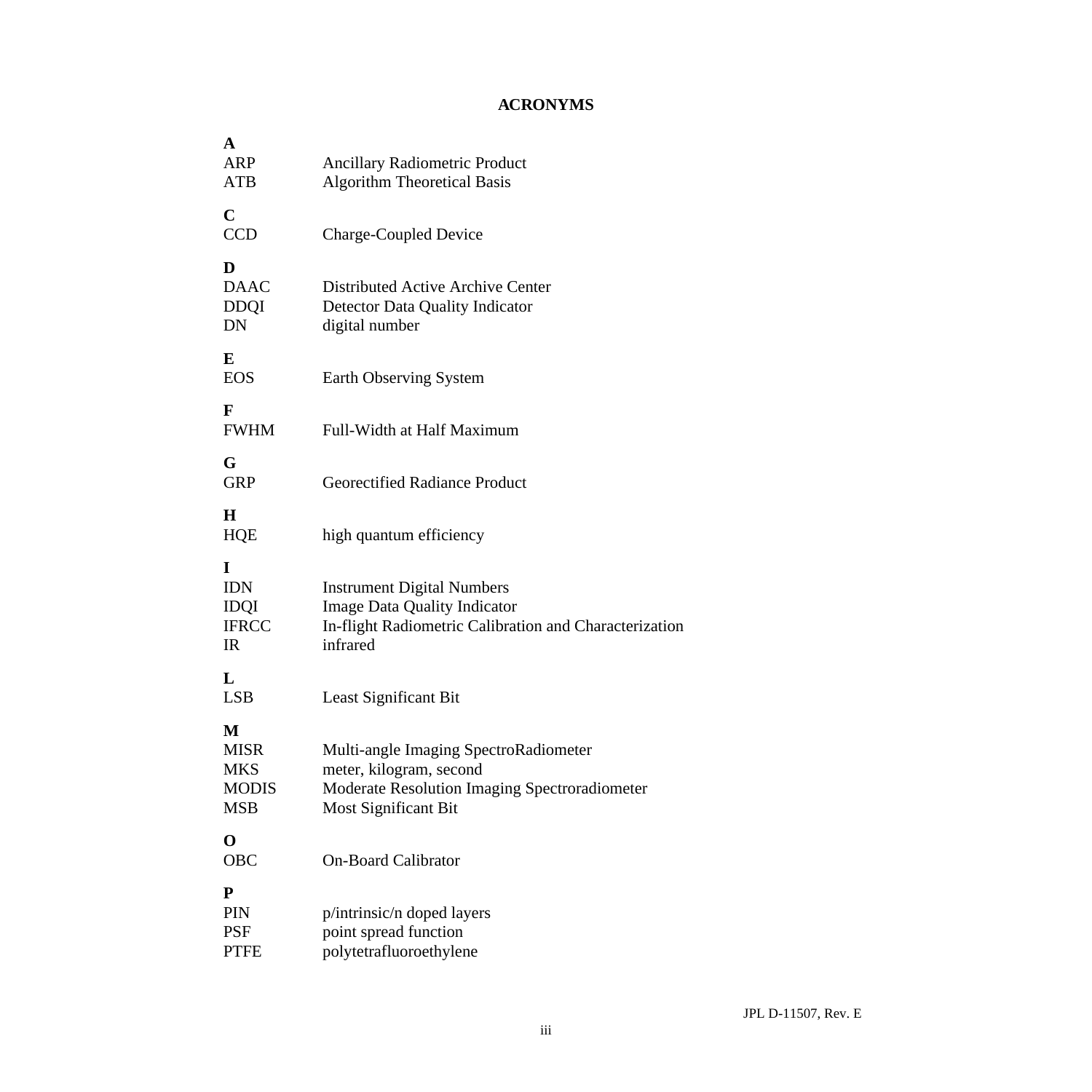| QE                                          | quantum efficiency                                                                                                            |
|---------------------------------------------|-------------------------------------------------------------------------------------------------------------------------------|
| R<br><b>RDOI</b>                            | Radiometric Data Quality Indicator                                                                                            |
| S<br><b>SCF</b><br>SDQI<br>SI<br><b>SNR</b> | <b>Science Computing Facility</b><br>Scene-dependent Data Quality Indicator<br>Système International<br>signal-to-noise ratio |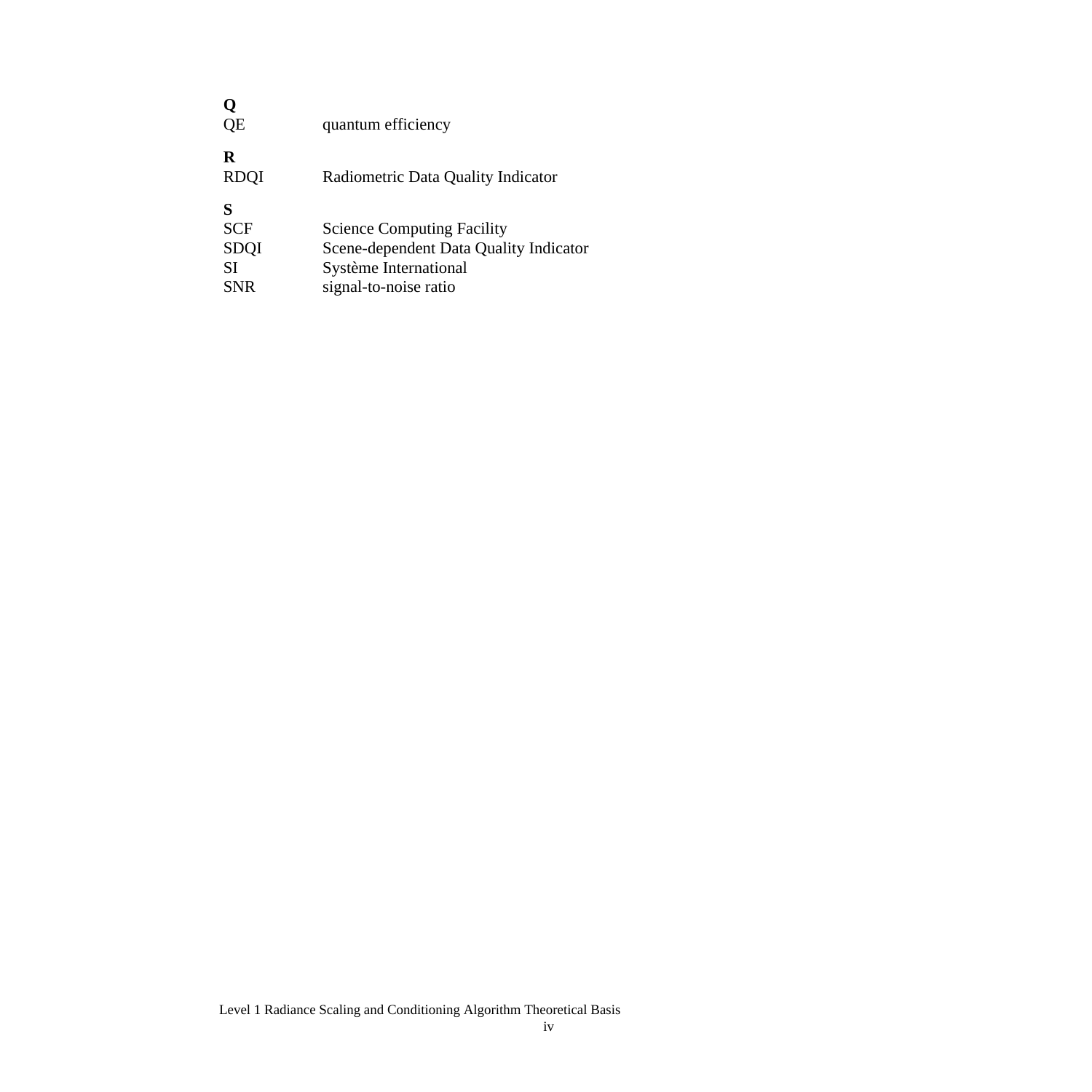# **1. INTRODUCTION**

## <span id="page-6-0"></span>**1.1 PURPOSE**

This Algorithm Theoretical Basis (ATB) document describes the algorithms used to produce the Multi-angle Imaging SpectroRadiometer (MISR) Level 1B1 Radiometric Product, and certain parameters of the Level 1A Reformatted Annotated Product. Conversion of 12-bit instrument digital numbers (IDN) to 14-bit numbers (referred to as DN) is a primary objective of Level 1A processing. DN conversion to spectral radiances (known as radiance scaling), radiometric data quality assessment, and radiance conditioning to compensate for certain performance characteristics of the MISR instrument are the primary objectives of Level 1B1 processing. Both products are generated at the Distributed Active Archive Center (DAAC). The processing is done routinely on all transmitted MISR charge-coupled device (CCD) imaging data, including data acquired in both Science and Calibration modes, and is used to construct a data set from which all other MISR standard data products follow. The Level 1A product parameters discussed in this document are summarized in Table 1.1. A more complete listing of the Level 1A product contents is provided in [DPS] (document abbreviations defined in [§1.3\)](#page-8-0). The Level 1B1 product parameters are summarized in Table [1.2](#page-7-0). The radiometric data have the same spatial sampling as in the Level 1A product.

| <b>Parameter</b><br>name                                  | <b>Units</b> | <b>Horizontal</b><br><b>Sampling (Coverage)</b>                                           | <b>Comments</b>                                                                                                                                                                                           |
|-----------------------------------------------------------|--------------|-------------------------------------------------------------------------------------------|-----------------------------------------------------------------------------------------------------------------------------------------------------------------------------------------------------------|
| <b>CCD</b> Science<br>Data (DN)                           | none         | 250 m nadir, 275 m off-<br>nadir, or averages per the<br>camera configuration<br>(Global) | • Square-root encoding reversed<br>• No geometric resampling<br>• 9 cameras, 4 bands                                                                                                                      |
| Science Data<br><b>Image Data</b><br>Quality<br>Indicator | none         | Associated with each DN                                                                   | • Values: 0 (within specification), 1 (reduced<br>accuracy), 2 (not usable for science), and 3<br>(unusable)<br>• Stored as the two least significant bits in the<br>radiance integer fields              |
| <b>CCD</b><br>Calibration<br>Data (DN)                    | none         | 250 m nadir, 275 m off-<br>nadir, or averages per the<br>camera configuration             | • Square-root encoding reversed<br>• No geometric resampling<br>• 9 cameras, 4 bands                                                                                                                      |
| Calibration<br>Data Image<br>Data Quality<br>Indicator    | none         | Associated with each DN                                                                   | • Values: 0 (no known anomalies), 1 (overclock out-<br>of-range), 2 (saturated pixel), and 3 (data<br>transmission error)<br>• Stored as the two least significant bits in the<br>radiance integer fields |

**Table 1.1. Level 1A Reformatted Annotated Product (partial listing)**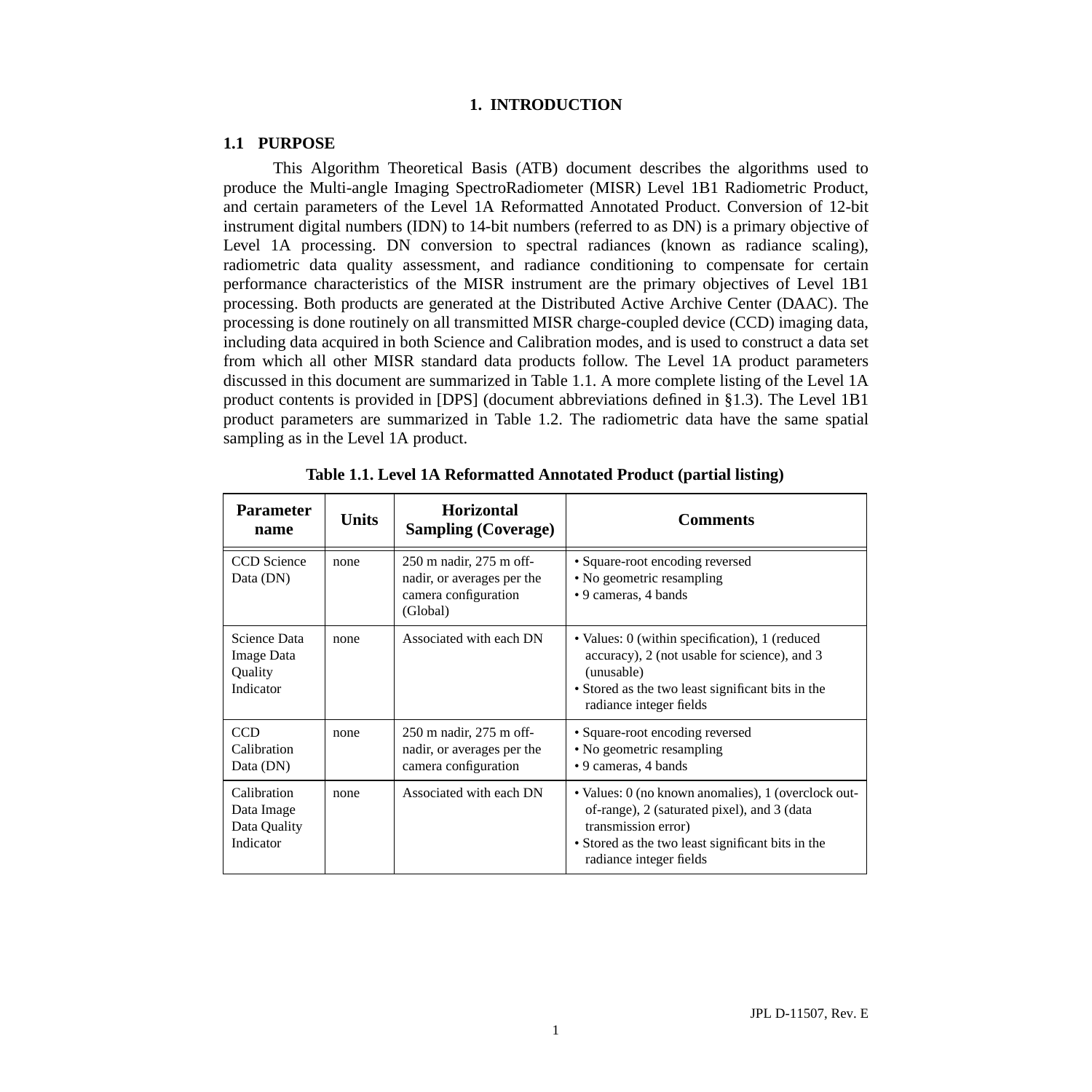<span id="page-7-0"></span>

| <b>Parameter</b><br>name                       | <b>Units</b>                                         | <b>Horizontal</b><br><b>Sampling (Coverage)</b>                                                        | <b>Comments</b>                                                                                                                                                                                                                           |
|------------------------------------------------|------------------------------------------------------|--------------------------------------------------------------------------------------------------------|-------------------------------------------------------------------------------------------------------------------------------------------------------------------------------------------------------------------------------------------|
| Radiance<br>(Global Mode<br>and Local<br>Mode) | $W m^{-2}$<br>$\mu$ m <sup>-1</sup> sr <sup>-1</sup> | 250 m nadir, 275 m off-<br>nadir, or averages per the<br>camera configuration<br>(Global and Regional) | • Radiometrically-scaled data in range 0-16376<br>• Values 16377-16383 reserved for L1B2 flag values<br>• No geometric resampling<br>• 9 cameras, 4 bands<br>• Radiometric uncertainties reported in the<br>Ancillary Radiometric Product |
| Flag Data                                      | none                                                 | Replaces radiance data<br>where there is a retrieval<br>error                                          | • Values: $16377$ through $16383$                                                                                                                                                                                                         |
| Image Data<br>Quality<br>Indicator             | none                                                 | Associated with each DN                                                                                | • Values: 0 (within specification), 1 (reduced<br>accuracy), 2 (not usable for science), and 3<br>(unusable)<br>• Stored as the two least significant bits in the<br>radiance integer fields.                                             |

**Table 1.2. Level 1B1 Radiometric Product**

The algorithms used to produce the Level 1A and 1B1 products require knowledge of data quality associated with each of the CCD detector elements, the camera radiometric calibration coefficients, and other parameters associated with instrument spectral calibration. These inputs are summarized and distributed to the scientific community through the Level 1 Ancillary Radiometric Product (ARP). The ARP is generated at the MISR Science Computing Facility and delivered to the DAAC. It consists of four structures: a Preflight Characterization file, a Preflight Calibration file, an In-flight Calibration file, and a Configuration Parameters file. The first contains parameters that are provided to the science user for their reference. These are not utilized in any DAAC processing algorithm. The calibration and configuration parameters are needed DAAC inputs; however, only the in-flight calibration parameters are recomputed and delivered at routine intervals (nominally, monthly). Production of the ARP is not part of the routine DAAC processing of MISR data; rather, it is the responsibility of the MISR In-flight Radiometric Calibration and Characterization (IFRCC) team. The contents of the ARP and the algorithms used to generate it are described in [IFRCC ATB].

# **1.2 SCOPE**

This document identifies sources of input data, provides a background to the algorithm selection, and gives a mathematical description of the processes to be used for radiance scaling, radiance conditioning, and data quality assessment. It also describes practical considerations which must be factored into the algorithm development. Chapter 1 defines the Level 1A and Level 1B1 data product contents that are covered by this ATB, and lists MISR project documents which specify the calibration requirements, or are otherwise relevant to the calibration activities. Chapter 2 gives an overview of the instrument, calibration, and calibration requirements. Chapter 3 gives the theoretical basis of the relevant portions of Level 1A and Level 1B1 processing. Chapter 4 lists assumptions and limitations. Chapter 5 provides a list of open literature references.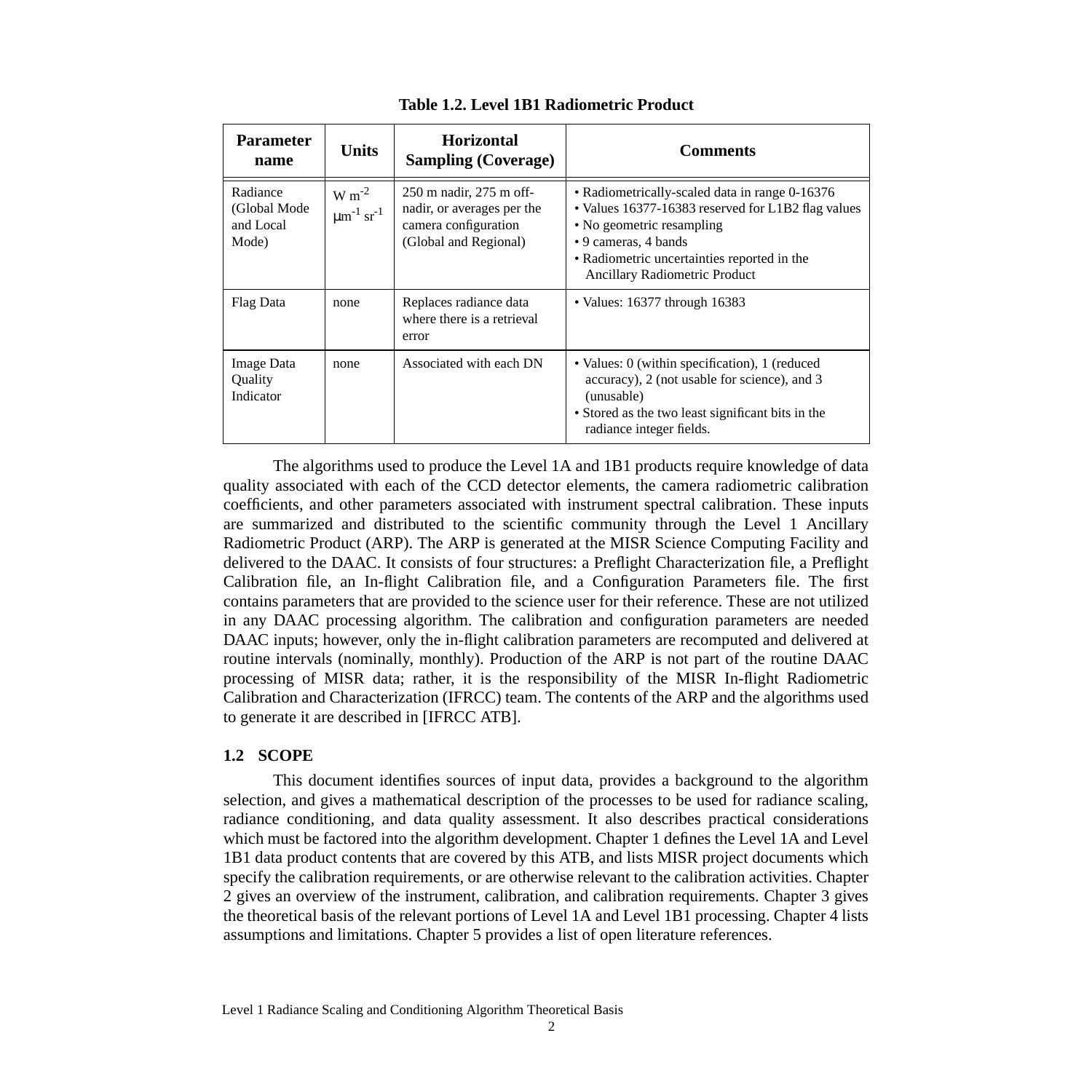# <span id="page-8-0"></span>**1.3 MISR DOCUMENTS**

Throughout this document a notation of the form [shorthand] will be used to reference project documents. These abbreviations are defined in this section. Open literature references are pointed to by means of superscript numbers in the text. These numbers refer to the publications listed in Chapter 5.

| [Exp]         | Experiment Overview, JPL D-13407.                                                                           |  |  |
|---------------|-------------------------------------------------------------------------------------------------------------|--|--|
| [ISR]         | Instrument Science Requirements, JPL D-9090, Rev. B.                                                        |  |  |
| [FDR]         | Instrument Functional and Design Requirements, JPL D-9988.                                                  |  |  |
| [CalMgmt]     | Calibration Management Plan, JPL D-7463.                                                                    |  |  |
| [PreCal]      | Preflight Calibration Plan, JPL D-11392.                                                                    |  |  |
| [IFRCC Plan]  | In-flight Radiometric Calibration and Characterization Plan, JPL D-<br>13315.                               |  |  |
| [IFRCC ATB]   | Level 1 In-flight Radiometric Calibration and Characterization<br>Algorithm Theoretical Basis, JPL D-13398. |  |  |
| [GeoCal Plan] | In-flight Geometric Calibration Plan, JPL D-13228.                                                          |  |  |
| [GRP ATB]     | Level 1 Georectification and Registration Algorithm Theoretical Basis,<br>JPL D-11532, Rev. B.              |  |  |
| [DSSR]        | Data System Science Requirements, JPL D-11398.                                                              |  |  |
| [DPS]         | Data Product Specifications Document, JPL D-12941, Rev. C.                                                  |  |  |
| [ADP]         | Algorithm Development Plan, JPL D-11220.                                                                    |  |  |
| [DPSize]      | Science Data Processing Sizing Estimates, JPL D-12569.                                                      |  |  |

### **1.4 REVISIONS**

This is Revision E. Changes from Revision D are:

- The Data Product Description document is replaced with the Data Product Specifications document.
- In [§3.4.5](#page-31-0) the algorithm for image restoration is changed. PSF deconvolution functions have been added to the ARP, and parameters relating to PSF convergence have been deleted.

Changes from Revision C to D were: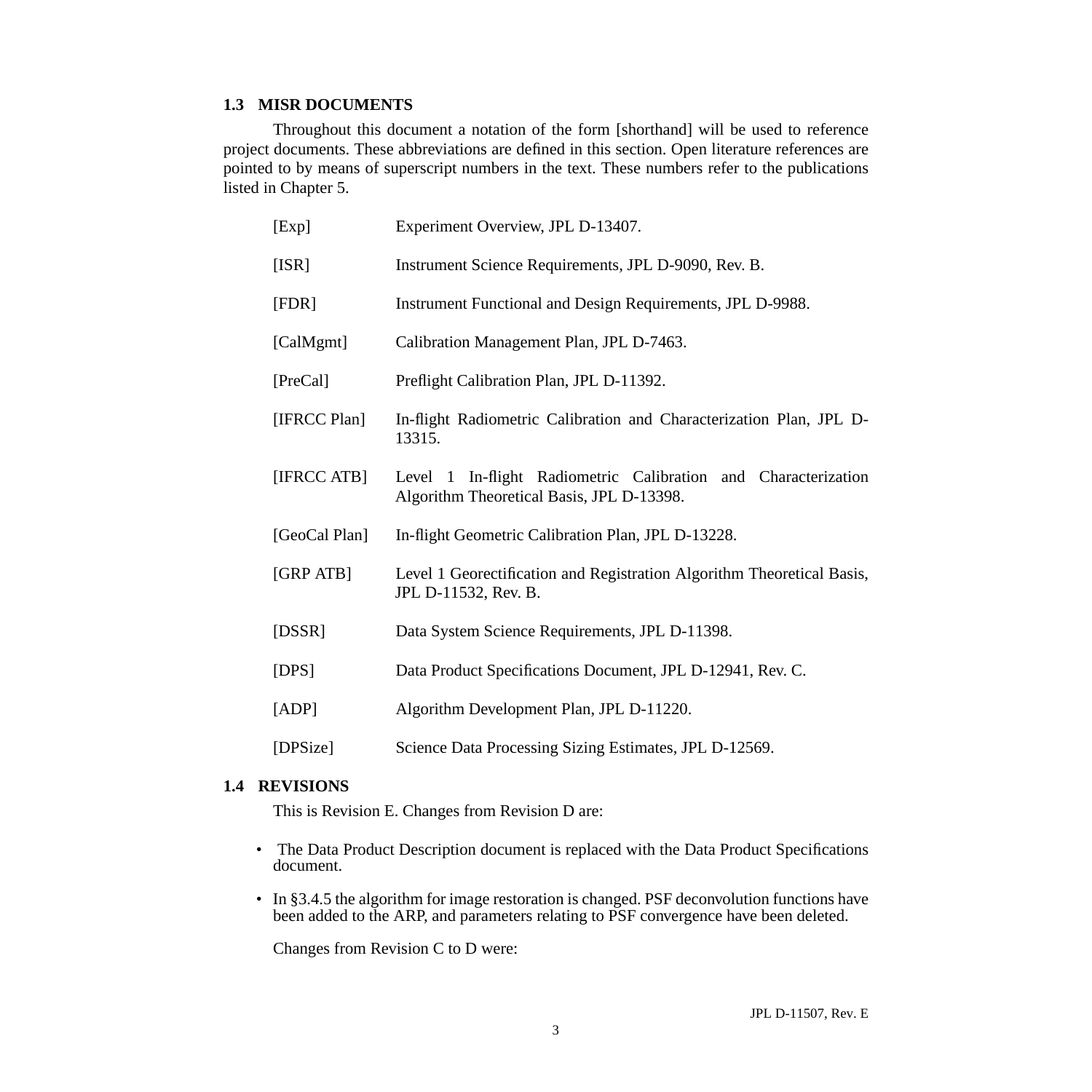- In [§3.3.2](#page-19-0) the algorithm for producing the L1A SDQI parameters are specified.
- In [§3.4.3.3.1](#page-27-0) the SDQI values was changed from 3 to 2, for those pixels in the vicinity of a saturated pixel.

Changes from Revision B to C were :

- The case where radiance is to be retrieved, when  $G_2=0$ , is defined (see Eq[n. \(3.3\)\).](#page-23-0)
- A quality flag is defined for the case where the PSF deconvolution does not converge (see  $§3.\overline{4}.5.2$ ).
- In the PSF deconvolution algorithm, [§3.4.5.2](#page-32-0), the expected pixel-to-pixel uncertainty now makes use of a systematic uncertainty,  $\varepsilon_{\text{pix}}$  sys.
- The data quality flag definitions have been revised.
- The use of flag-values, in the event of a unusable radiance retrieval, and packing of the Image Data Quality Indicator values into the two least-significant bits is specified.

Changes from the original revision to Revision B were that the previous two releases went by a different title:

- MISR Level 1B1 Radiometric Product Algorithm Theoretical Basis, JPL D-11507, Rev. A, 01 Nov. 1994.
- MISR Level 1B1 Radiometric Product Algorithm Theoretical Basis, JPL D-11507, 23 Feb. 1994.

Revisions to this document will be approved by the MISR Principal Investigator and the MISR Instrument Scientist.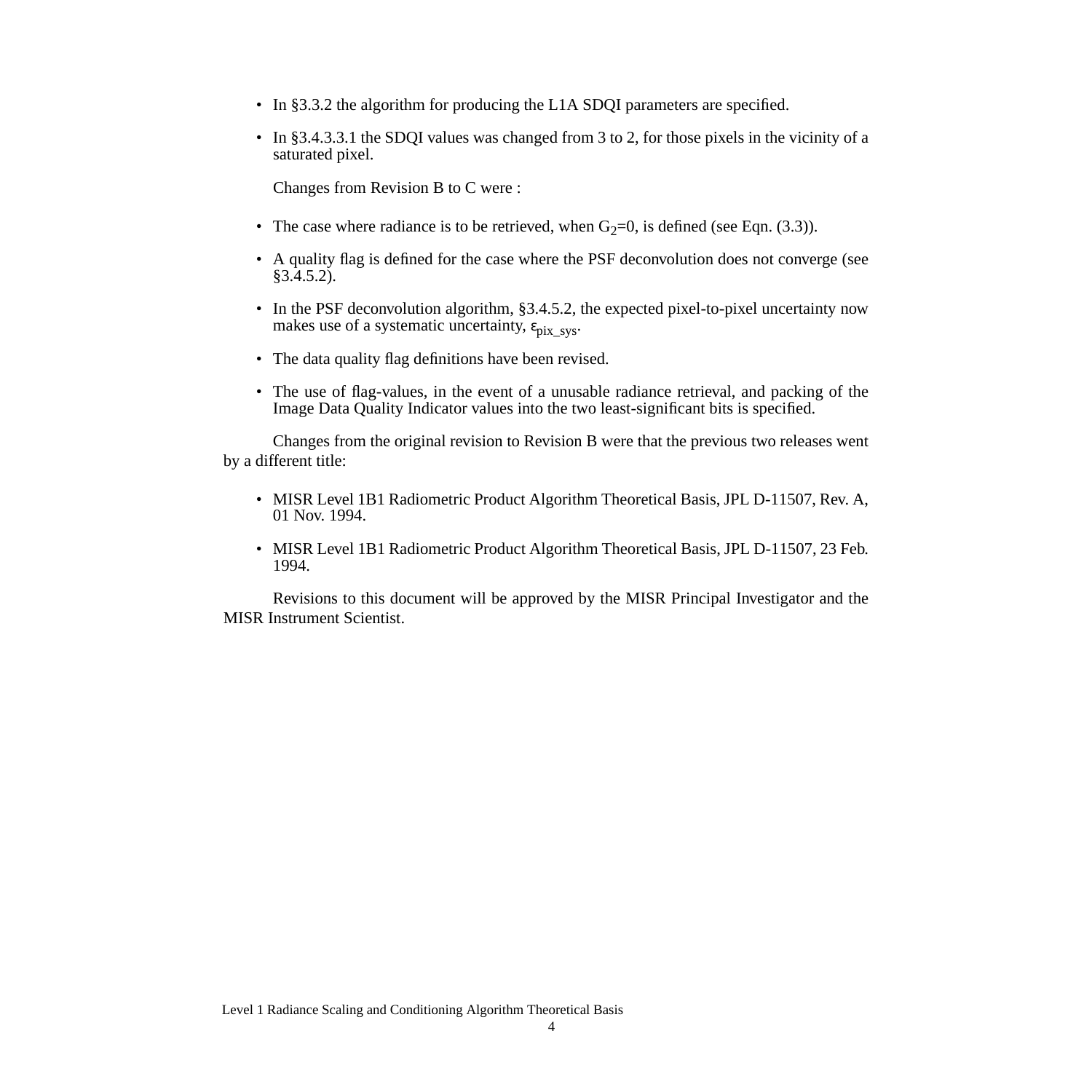# **2. EXPERIMENT OVERVIEW**

# <span id="page-10-0"></span>**2.1 OBJECTIVES OF MISR RADIANCE SCALING AND CONDITIONING**

The only directly measured observables acquired by MISR are camera incident radiances. All geophysical parameters are derived from these data (see [Exp] and [DPS]). Yet, the DN transmitted by MISR only provide an accurate measure of these radiances once a series of processing steps, called radiance scaling and conditioning, have been performed. During these steps the DN values are converted to spectral radiances, and reported in MKS (meter, kilogram, second) units referred to as SI (Système International)<sup>[1](#page-39-0)</sup>. Radiances are weighted over the total band response. To produce these radiances, use is made of an inverse operation, radiometric calibration, where the response of the system to a known radiance field is determined. The radiometric calibration represents our best estimate of the response under controlled illumination conditions, as determined through many different activities conducted both preflight and in-flight.

MISR data are intended to support a variety of users, each with different research interests and radiometric accuracy requirements. In general, uncertainties in geophysical parameters derived from remote sensing measurements arise from measurement errors, limitations imposed by the finite spatial, spectral, angular, and temporal resolution and coverage of the data, and factors inherent in the algorithms used to process the data. The goal in MISR calibration is to keep errors due to instrument performance below the level of imperfection associated with the data reduction process, thus allowing the possibility of later improvements in the algorithms.

In terms of absolute radiometry, MISR performance is driven by the desire to:

- (1) Determine changes in the solar radiation budget, and thus provide data for global climate studies;
- (2) Produce a data set of value to long-term monitoring programs and allow intercomparisons of data on time scales exceeding that of an individual satellite;
- (3) Provide Earth Observing System (EOS) synergism, and allow data exchanges between EOS-platform instruments.

In order to keep instrumental errors from being the limiting source of uncertainty associated with estimation of radiances using MISR data, we adopt a performance requirement of 3% absolute uncertainty  $(1\sigma)$  full scale). This will be provided through the use of detector-based calibration standards (these detectors and the diffuse panels constitute the on-board calibration hardware), and vicarious calibrations. Verifications include cross-comparisons using targets viewed in common with the Moderate Resolution Imaging Spectroradiometer (MODIS).

Not all of the MISR measurement objectives are dependent upon high absolute accuracies. For example, the determination of the shape of angular reflectance signatures of surfaces and clouds are dependent on the relative camera-to-camera and band-to-band radiometric accuracy. The requirements for these calibrations are such that sufficient accuracy is achieved for studies making use of directional reflectances.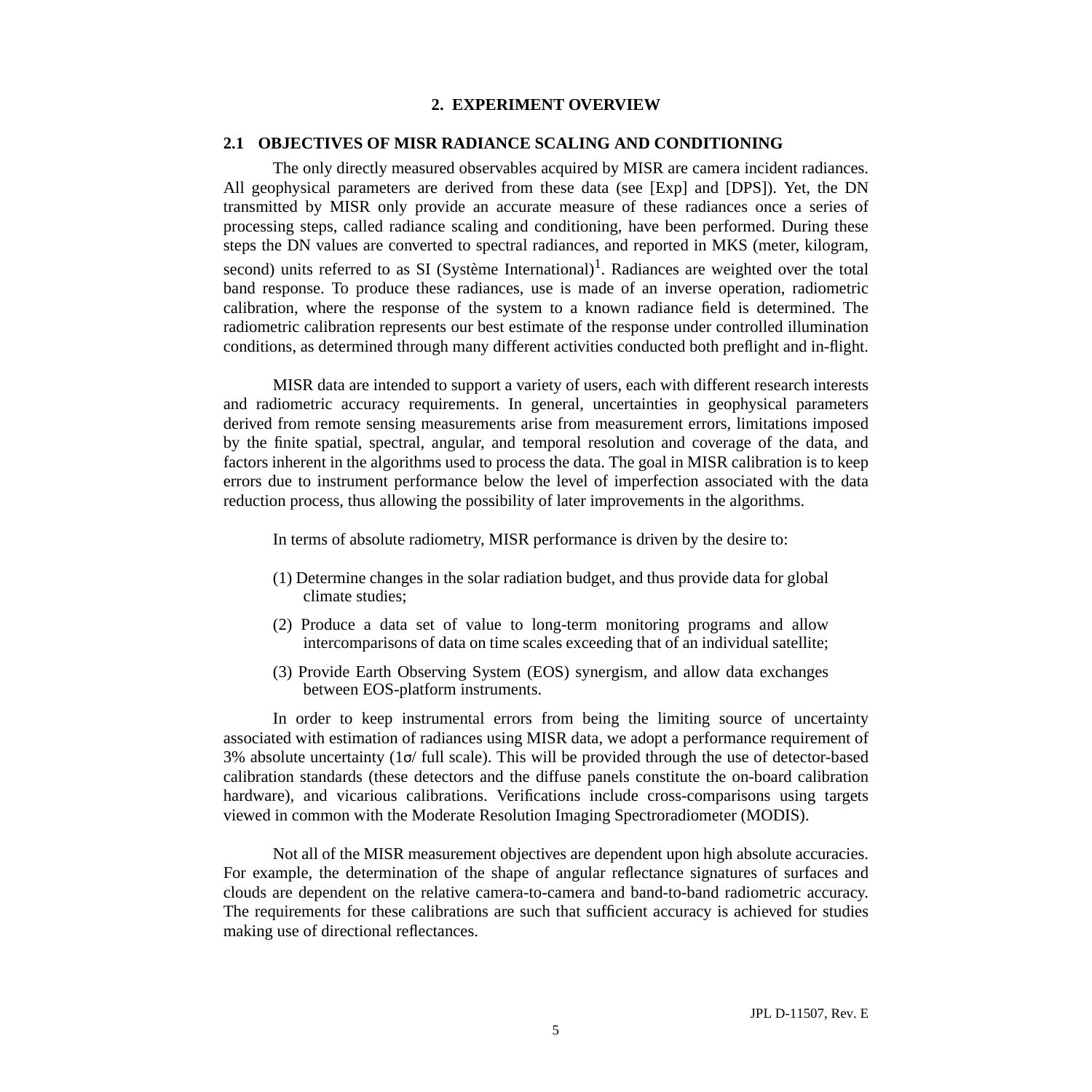<span id="page-11-0"></span>It is noted that MISR does not provide a Level 1B1 reflectance product scaled to the exoatmospheric solar irradiance. As MISR does not view the Sun directly, such a data set could only be obtained by employing a solar model, and would be of no greater accuracy than the radiance product.

# **2.2 INSTRUMENT FEATURES**

MISR is part of an Earth Observing System (EOS) payload to be launched in 1998. The instrument consists of nine pushbroom cameras. It is capable of global coverage every nine days, and flies in a 705-km descending polar orbit. The cameras are arranged with one camera pointing toward the nadir (designated An), one bank of four cameras pointing in the forward direction (designated Af, Bf, Cf, and Df in order of increasing off-nadir angle), and one bank of four cameras pointing in the aftward direction (using the same convention but designated Aa, Ba, Ca, and Da). Images are acquired with nominal view angles, relative to the surface reference ellipsoid, of 0°, 26.1°, 45.6°, 60.0°, and 70.5° for An, Af/Aa, Bf/Ba, Cf/Ca, and Df/Da, respectively. Each camera uses four Charge-Coupled Device (CCD) line arrays in a single focal plane. The camera outputs consist of 1504 photoactive pixels, plus 8 light-shielded pixels (not utilized), each 21 µm (cross-track) x 18 µm (along-track) in size. Additionally there are 8 "overclock" samples of the contents of the CCD serial registers. Each line array is filtered to provide one of four MISR spectral bands. The spectral band shapes are nominally gaussian with bandcenters at 446, 558, 672, and 866 nm (as determined by an in-band, solar-weighted moments analysis). The instrument contains 36 channels, corresponding to 4 bands in each of 9 cameras.

MISR will acquire images in each of its channels with spatial sampling ranging from 275 m (250 m cross-track in the nadir) to 1.1 km (1.0 km cross-track in the nadir), depending on the on-board pixel averaging mode used prior to transmission of the data. The instrument is capable of buffering the data to provide 4x4, 2x2, or 1x4 detector cross-track x along-track pixel averages, in addition to the 1x1 mode in which pixels are sent with no averaging. The averaging capability is individually selectable within each of the 36 channels. A particular averaging selection among the 36 channels is referred to as the camera configuration.

There are several observational modes of the MISR instrument. Global Mode is the default mode, and refers to continuous operation with no limitation on swath length. Global coverage in a particular spectral band of one camera is provided by operating the corresponding signal chain continuously in a selected resolution mode. Any choice of averaging modes among the nine cameras that is consistent with the instrument power and data rate allocation is suitable for Global Mode. Additionally, Local Mode provides high resolution images in all 4 bands of all 9 cameras for selected Earth targets. This is accomplished by inhibiting pixel averaging in all bands of each of the cameras in sequence, one at a time, beginning with the first camera to acquire the target and ending with the last camera to view the target. The instrument geometry limits the along-track length of Local Mode targets to about 300 km. Finally, in Calibration Mode the on-board calibration hardware is utilized, and calibration data are acquired for the cameras. There are four Calibration Modes, as described in [IFRCC Plan]. The Cal-North and Cal-South Modes provide an on-orbit radiometric calibration of the cameras. Data will be obtained for each spatial sampling mode by cycling each channel through the various modes during the calibration period. This will occur on a monthly basis during routine mission operations, although early in the mission it will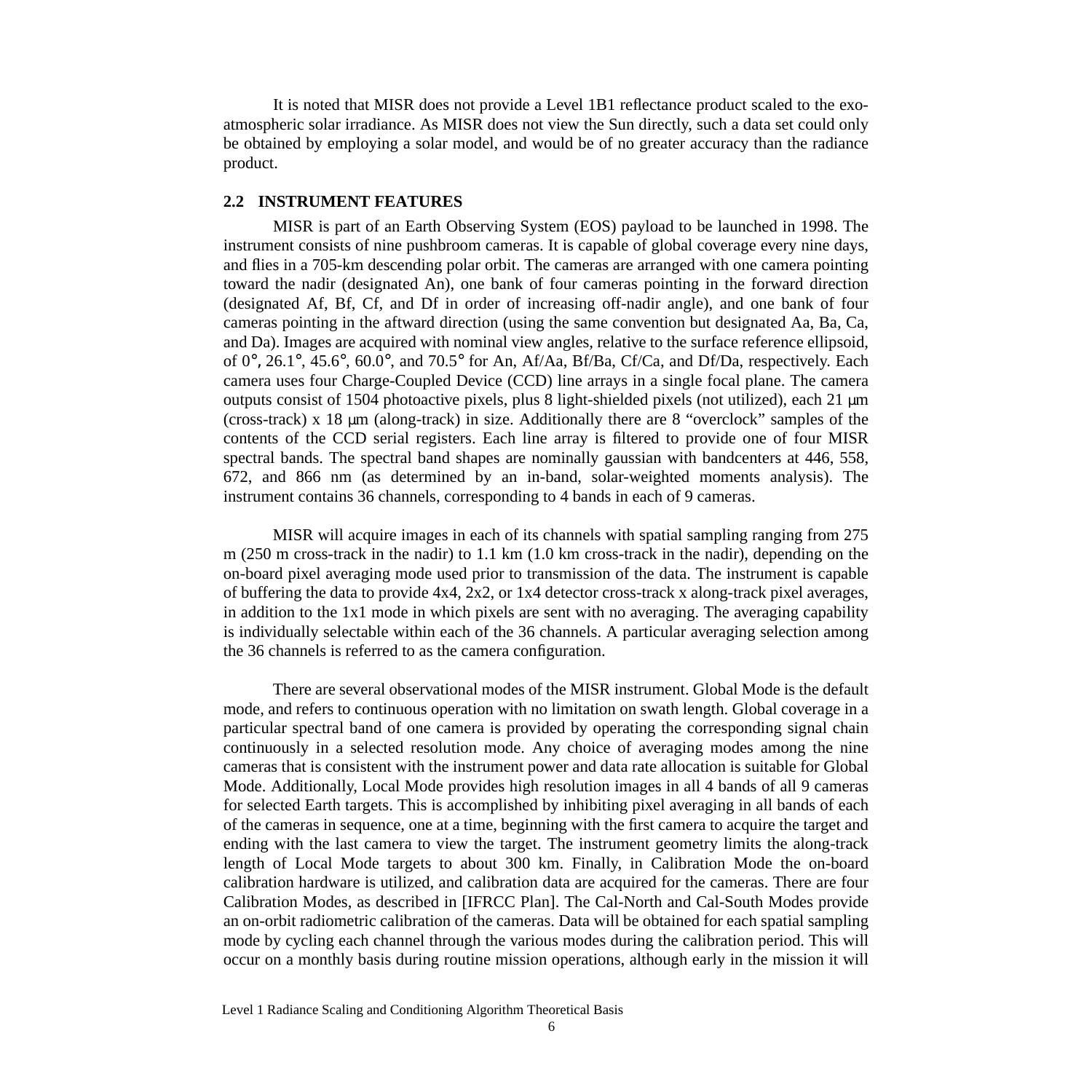<span id="page-12-0"></span>be used more frequently. Cal-Dark determines the dark-current response of the cameras and photodiodes; Cal-Diode images the Earth, in order to confirm photodiode response stability.

# **2.2.1 On-Board Calibrator**

# **2.2.1.1 Diffuse panels**

A key component of the MISR On-Board Calibrator (OBC) is a pair of deployable, diffuse panels. These have a high, near-lambertian reflectance. While not in use the panels are stowed and protected. At approximately monthly intervals the panels are deployed for calibration. Over the North Pole, a panel will swing aftward to diffusely reflect sunlight into the fields-of-view of the aftward-looking and nadir cameras. Over the South Pole, the other panel will swing forward for calibration of the forward-looking and nadir cameras. The nadir camera will provide a link between the two sets of observations. Cumulative space exposure time (deploy time) for each panel is expected to be less than 100 hours over the mission life.

After a materials search, Spectralon<sup>TM</sup> (a product of Labsphere, New Hampshire) has been selected for the MISR in-orbit calibration targets. Spectralon is composed of pure polytetrafluoroethylene (PTFE, or Teflon) polymer resin which is compressed and sintered. MISR has provided for the flight qualification of this material.

# **2.2.1.2 Calibration photodiodes**

The diffuse calibration targets will be monitored by three types of diodes: radiationresistant PIN photodiodes and two types of high quantum efficiency (HQE) diodes. (Note "PIN" is a description of the diode architecture where *p*, intrinsic, and *n* doped layers are stacked.) The radiation-resistant photodiodes will be fabricated four to a package, each diode filtered to a different MISR spectral band. The fields-of-view are approximately 8°, sufficient to allow the required signal-to-noise ratio (SNR) of 500 to be achieved. Five such packages will be used. Two will view in the nadir direction, one in each of the Df and Da camera directions, and one package will be mechanized on a goniometric arm to monitor the angular reflectance properties of the panels.

The HQE's are in a "trap" configuration. Three silicon photodiodes are arranged in a package so that light reflected from one diode is absorbed by another diode. The output of each diode is summed in parallel, resulting in near 100% quantum efficiency. A single spectral filter per package is used, and four such packages provide coverage at the four MISR wavelengths. One diode type, optimized for high quantum efficiency (QE) in the blue, is used within those packages which cover three of the four MISR bands (the blue, green, and red bands). A design optimized for high QE in the red is used in the package using the near-IR filter. Stability through mission life, as well as spectral QE data were considered in this selection.

# **2.2.1.3 Goniometer**

The goniometer is a device that characterizes the relative diffuse panel radiance function with angle. It does so in a plane parallel to the spacecraft flight direction. A PIN package mounted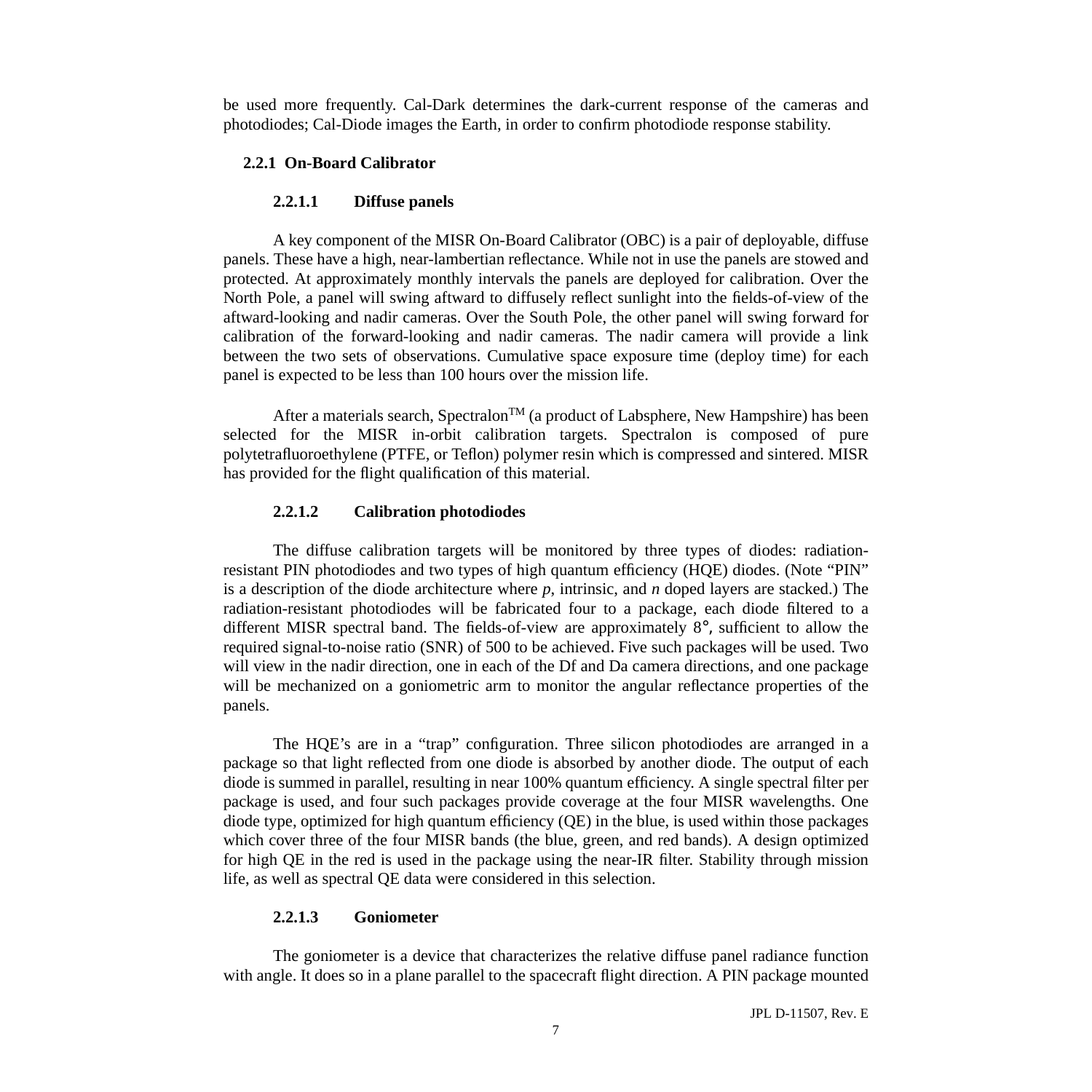<span id="page-13-0"></span>to the goniometer arm swings through ±60° to allow panel characterization appropriate to the along-track camera angles.

# **2.3 CALIBRATION APPROACH**

MISR will be calibrated pre-flight in terms of its spectral and radiometric response (see [CalMgmt], [PreCal]), and in-flight in terms of its radiometric response (see [IFRCC Plan]). In addition, geometric characterizations of boresight and boresight changes with temperature, and camera pointing repeatability with temperature will be obtained, and a calibrated geometric camera model will be generated in-flight using ground control points (see [PreCal], [GeoCal Plan]). Performance reports will be delivered to the DAAC for archival. Raw camera and ancillary data and processing codes will be archived at the SCF.

A brief description of the spectral and radiometric coefficients is given below. The data sets and processing algorithms used to generate these and other ARP products is given in [IFRCC ATB].

# **2.3.1 Spectral calibration (pre-flight only)**

The pre-flight spectral calibration of the MISR cameras has been used to establish the pixel-by-pixel spectral response within each of the instrument's 36 channels. These measured spectral response curves are denoted  $R_{\lambda,p}$  and depicted schematically in Figure [2.1](#page-15-0). The "in-band" region is defined to be the spectral range over which the response exceeds 1% of the peak response. The measured data include the effects of the optics, filter, and detector response with wavelength. The MISR cameras are found to have a non-negligible response (system transmittance in the range  $10^{-4}$  to  $10^{-3}$ ) outside of the in-band region. Thus, the radiances reported at Level 1B1 contain contributions from the out-of-band region.

Spectral calibration is performed at the camera level (prior to assembly onto the instrument optical bench) under thermal vacuum conditions. The spectral response is established by using a monochromator and laboratory detector-based standards (trapped HQE silicon photodiodes). The monochromator provides an illumination source of varying spectral output, while the laboratory standards measure this variation with wavelength. These latter data are used to normalize the camera output, such that the camera response to an effective source of constant radiance, but varying color, can be determined. It is noted that the spectral response so determined is a function of the instrument properties alone, independent of an assumption of the scene spectral properties. Measurements are acquired at a set of discrete locations within the fields of view of each camera. Response curves for pixels not directly measured during this calibration are obtained by interpolation. This characterization is processed to provide data which appear in the Ancillary Radiometric Product (ARP).

Because there are slight (a few nm) shifts in band center and bandwidth across the fields of view of each camera, and from camera to camera, as well as small variations in the out-of-band response, standardized spectral response profiles are derived from the *R*<sup>λ</sup> curves and stored in the ARP. The standardized spectral response profiles are derived by averaging all measured  $R_{\lambda}$  curves within a given spectral band. This generates a set of four standardized response curves, one for

Level 1 Radiance Scaling and Conditioning Algorithm Theoretical Basis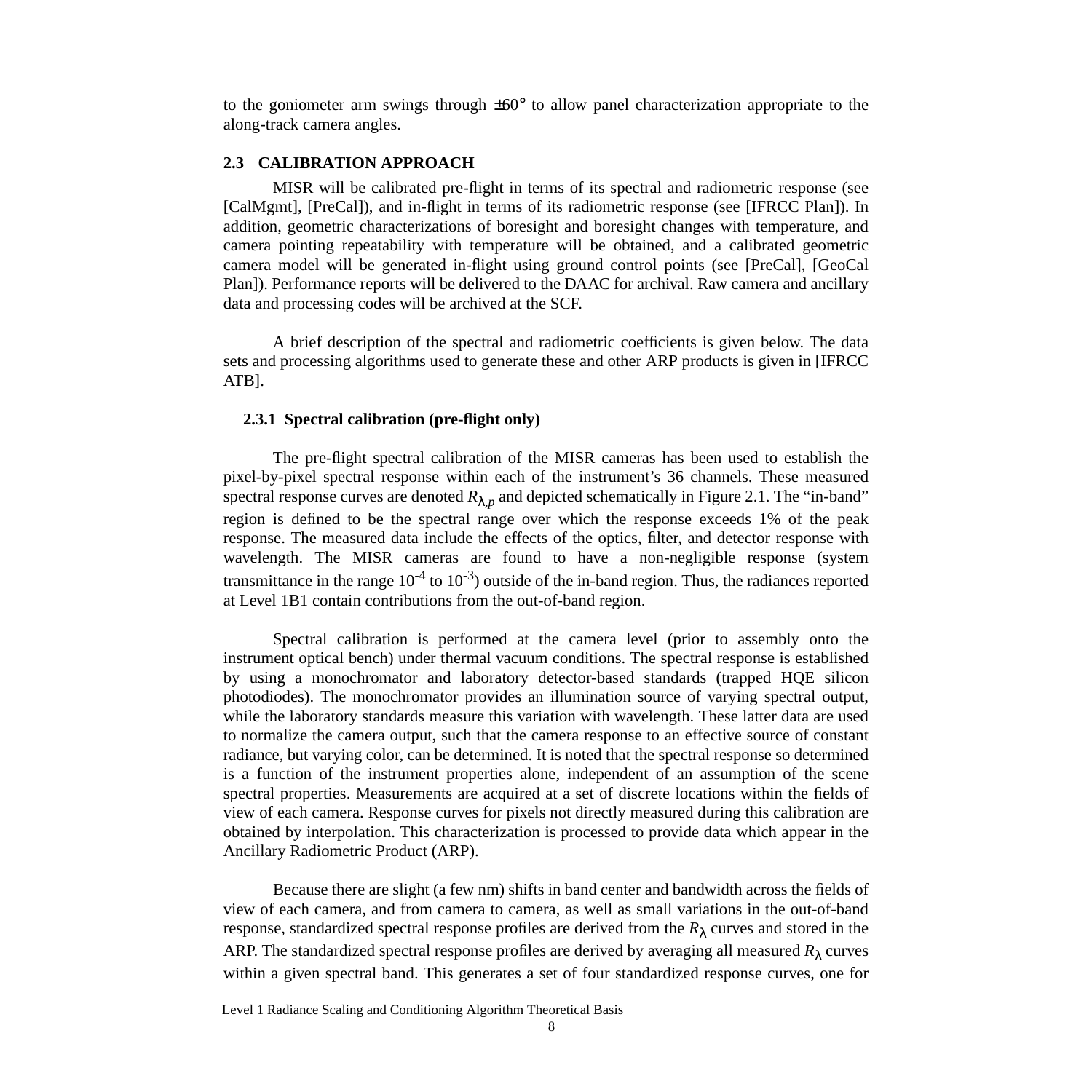each band, denoted  $S_{\lambda}$ . This function is depicted schematically in Figure [2.1.](#page-15-0) The in-band portion of each standardized response curves is denoted  $S_{\lambda}^{in-band}$ . Based upon these spectral response curves, the ARP includes information summarized in Tables 2.1 and 2.2 (see [IFRCC ATB]).

| Function name           | Description                                        |
|-------------------------|----------------------------------------------------|
|                         | Measured pixel-by-pixel spectral response curves   |
|                         | Standardized band-by-band spectral response curves |
| $S_{\lambda}^{in-band}$ | In-band portion of $S_{\lambda}$                   |

**Table 2.1. Spectral profile functions contained in the ARP**

| Table 2.2. Spectral summary parameters contained in the ARP |  |  |
|-------------------------------------------------------------|--|--|
|-------------------------------------------------------------|--|--|

| Parameter name                                                                                               | Description                                                                                                                                                                                                                                |  |  |
|--------------------------------------------------------------------------------------------------------------|--------------------------------------------------------------------------------------------------------------------------------------------------------------------------------------------------------------------------------------------|--|--|
| $\lambda_1^{\text{std}}$ and $\lambda_1^{\text{std}}$                                                        | Wavelengths delimiting the lower and upper bounds of the standardized<br>in-band region                                                                                                                                                    |  |  |
| $\lambda_{\rm m}^{\rm meas}$ and $\Delta\lambda_{\rm m}^{\rm meas}$                                          | Pixel-by-pixel central wavelengths and equivalent square bandwidths,<br>derived from a moments analysis of $R_{\lambda}$                                                                                                                   |  |  |
| $\lambda_{\rm m}^{\rm std}$ and $\Delta \lambda_{\rm m}^{\rm std}$                                           | Band-by-band central wavelengths and equivalent square bandwidths,<br>derived from a moments analysis of $S_{\lambda}$                                                                                                                     |  |  |
| $\lambda_g^{meas, in-band}$ and<br>$\Delta\lambda_g$ meas, in - band                                         | Pixel-by-pixel central wavelengths and full-width at half maximum<br>(FWHM) bandwidths, derived from a gaussian best-fit analysis of the<br>in-band portion of $R_{\lambda}$                                                               |  |  |
| $\lambda_g^{std, in-band}$ and<br>$\Delta\lambda_g^{std,\,in-band}$                                          | Band-by-band central wavelengths and FWHM bandwidths, derived<br>from a gaussian best-fit analysis of $S_{\lambda}^{\text{in-band}}$                                                                                                       |  |  |
| $\lambda_{m, \text{ solar}}^{\text{std}}$<br>and<br>$\Delta\lambda_{\rm m,~solar}^{\rm std}$                 | Band-by-band central wavelengths and equivalent square bandwidths,<br>derived from a total-band moments analysis of $E_{0\lambda} \cdot S_{\lambda}$ , i.e.,<br>including a weighting by spectral exo-atmospheric solar irradiance         |  |  |
| $\lambda_{m, \text{ solar}}^{\text{std, in-band}}$ and<br>$\Delta \lambda_{\rm m,~solar}^{\rm std,~in-band}$ | Band-by-band central wavelengths and equivalent square bandwidths,<br>derived from an in-band moments analysis of $E_{0\lambda} \cdot S_{\lambda}^{in-band}$ , i.e.,<br>including a weighting by spectral exo-atmospheric solar irradiance |  |  |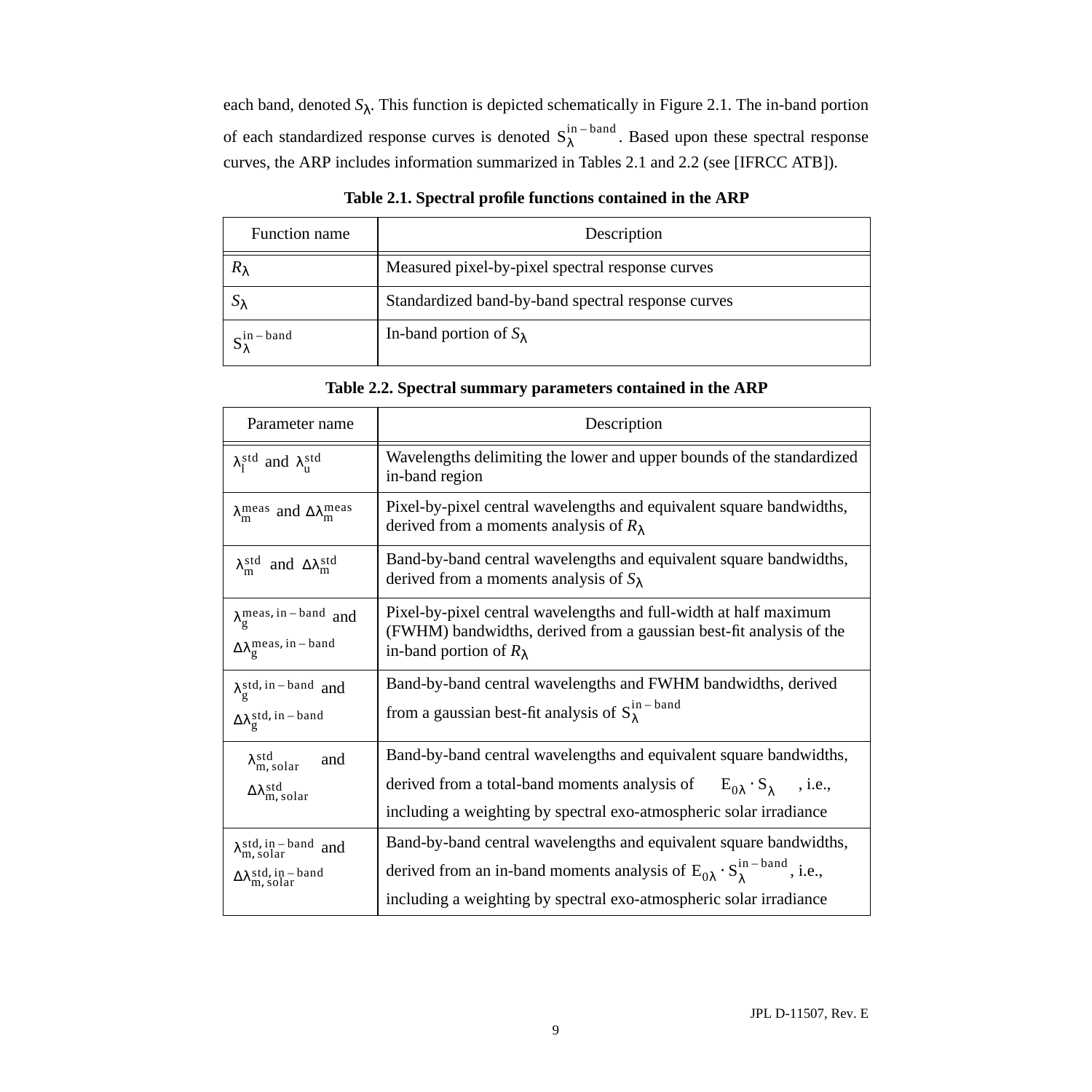<span id="page-15-0"></span>

**Figure 2.1. Spectral response curve definitions**

## **2.3.2 Radiometric calibration (pre-flight and in-flight)**

During radiometric calibration the relationship between an incident radiance field and camera digital output is established (i.e., the radiometric transfer curve). This is done using an "ideal" target which emits or reflects unpolarized light, is uniform in space and angle, and lacking in spectral features such as absorption lines. JPL's 1.65-m diameter integrating sphere was used as such a target during preflight calibration. The sphere-emitted radiance was determined by using photodiode laboratory standards (i.e., trapped HQE silicon photodiodes). Data acquired during the EOS mission using the MISR instrument OBC, image data, and field campaigns will provide the in-flight calibration. These activities are undertaken to determine the calibration equation coefficients. The methodology is described in [IFRCC Plan], and the theoretical basis of the algorithms to be used to determine the calibration coefficients is presented in [IFRCC ATB]. Determination of the instrument calibration coefficients involves a regression of data numbers for each sample of data acquired by the cameras against radiances which are normalized to the standardized response profiles. Thus, Level 1B1 generates radiances based on standardized spectral response profiles.

Level 1 Radiance Scaling and Conditioning Algorithm Theoretical Basis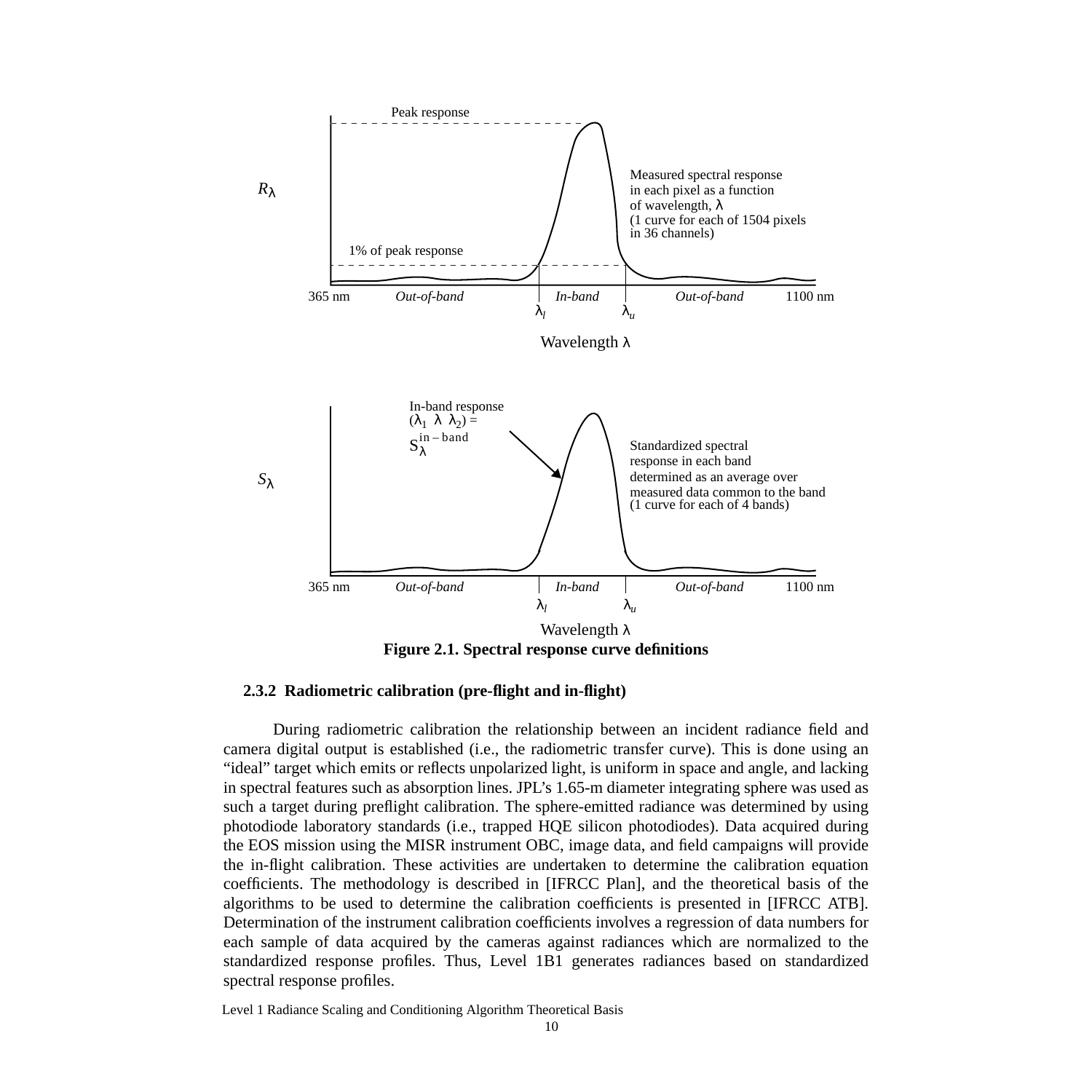# **3. ALGORITHM DESCRIPTION**

# <span id="page-16-0"></span>**3.1 NOMENCLATURE**

As discussed in Chapter 2, the process termed radiometric calibration is used to determine the calibration coefficients which relate the sensor output DN to the incoming radiance. In the reverse process, radiance scaling, DN data from a camera are transformed onto a radiometric scale. This is done by making use of these same calibration coefficients. For a scene which is similar to the flat-field calibration target (uniform, spectrally flat, unpolarized) this radiance scaling is, in most cases, sufficient to compute a measure of the incident radiance. This relationship between sensor calibration and radiance scaling is shown pictorially in Figure 3.1.



#### **Figure 3.1. Relationship between radiometric calibration and radiance scaling**

During scene response characterization of the sensor's point spread function (PSF), pixelto-pixel response non-uniformity, spectral out-of-band response, and noise properties are determined. These effects can result in a radiometric error in the computed radiance, if sufficient in magnitude. This error is a function of scene type (divergence from the featureless calibration target). The processing termed radiance conditioning is utilized to convert the imperfect image into a better representation of the original scene. Correction for the PSF response of the cameras is the only processing step currently envisioned necessary as part of radiance conditioning. The relationship between scene response characterization and radiance conditioning is shown pictorially in Figure 3.2.



### **Figure 3.2. Relationship between scene response characterization and radiance conditioning**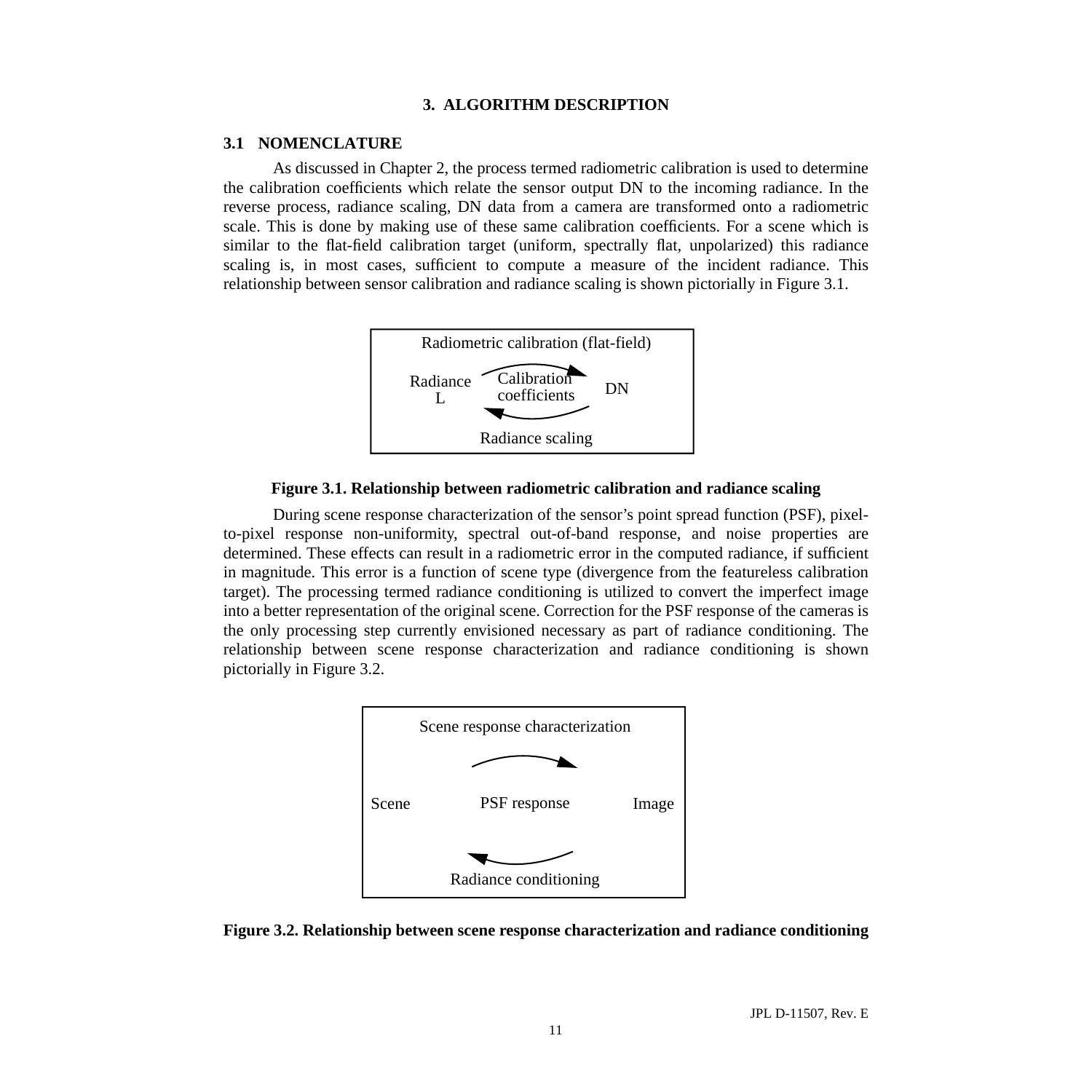#### <span id="page-17-0"></span>**3.2 PROCESSING OUTLINE**

The processing flow for the portion of generation of the Level 1A Reformatted Annotated Product dealing with radiometric image data and for the Level 1B1 Radiometric Product is shown in Figure 3.3, along with a symbol convention. They are shown as part of a combined flow because it is currently envisioned that the Level 1A product will be archived, whereas the Level 1B1 product will be held temporarily only until the completion of Level 1B2 processing. Users interested in the Level 1B1 product will be able to obtain it "on-demand".



**Figure 3.3. Generation of the science data in the Level 1A and Level 1B1 products**

Level 1 Radiance Scaling and Conditioning Algorithm Theoretical Basis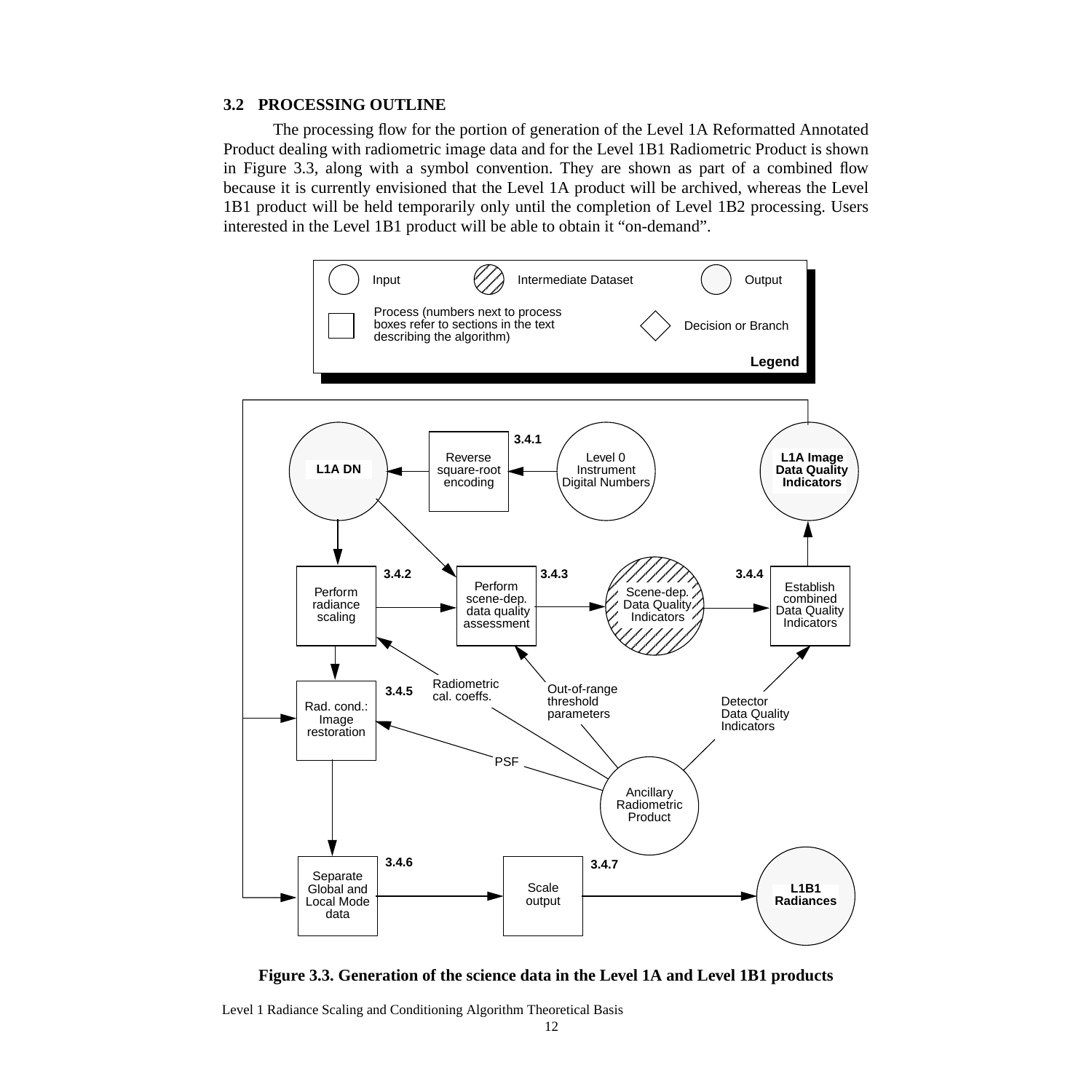<span id="page-18-0"></span>The scene-dependent data quality assessment parameters report on loss of radiometric integrity due to saturation, or other anomalous conditions. Radiance scaling uses coefficients, generated at the MISR Science Computing Facility (SCF) and reported in the Ancillary Radiometric Product, to convert digital numbers to radiances. These coefficients represent our latest understanding of each pixel's response function, and are derived as described in [IFRCC ATB] and [IFRCC Plan]. Radiance conditioning consists of point-spread-function (PSF) deconvolution to provide an image restoration step to compensate for low-level halos in the camera impulse response. The rationale behind the radiance conditioning process arises from an understanding of the actual camera performance characteristics, obtained during pre-flight testing. The output product consists of radiance values corresponding to each Level 1A input value. Additionally, data integrity metrics are reported with the Level 1A product.

# **3.3 ALGORITHM INPUT**

Required inputs for the process described in this ATB are summarized in Table 3.1. No non-MISR data are required.

| Input data                                 | Source of data                       | Reference                    |
|--------------------------------------------|--------------------------------------|------------------------------|
| <b>Instrument Digital Numbers</b><br>(IDN) | Level 0 or Level 1A Raw Data         | [DPS]                        |
| Out-of-range threshold<br>parameters       | <b>Ancillary Radiometric Product</b> | [IFRCC ATB],<br>[IFRCC Plan] |
| <b>Detector Data Quality Indicators</b>    | <b>Ancillary Radiometric Product</b> | [IFRCC ATB],<br>[IFRCC Plan] |
| Radiometric calibration<br>coefficients    | <b>Ancillary Radiometric Product</b> | [IFRCC ATB],<br>[IFRCC Plan] |
| PSF deconvolution functions                | <b>Ancillary Radiometric Product</b> | [IFRCC ATB],<br>[IFRCC Plan] |

**Table 3.1. Processing inputs**

# **3.3.1 Level 0 Instrument Digital Numbers**

Square-root encoding is performed in-flight in order to compress MISR camera data and prepare for transmission. Thus, the 14-bit data which are produced by an individual camera are square-root encoded, through use of a table look-up process, and reduced to 12-bit Instrument Digital Numbers (IDN).

The MISR arrays pass 1520 IDN values per channel, in the unaveraged (1x1) and 1x4 camera configurations. The first 1504 values are from the active CCD area, and contain scene brightness information. The next eight pixels are from light-shielded pixels, which were intended to be a measure of the video offset DN. In practice, pinholes in the aluminum overcoat produce light leaks, and these shielded pixels are therefore ignored. The next eight pixel values are called overclock pixels. These pixels are samples of the serial register, after all physical pixels have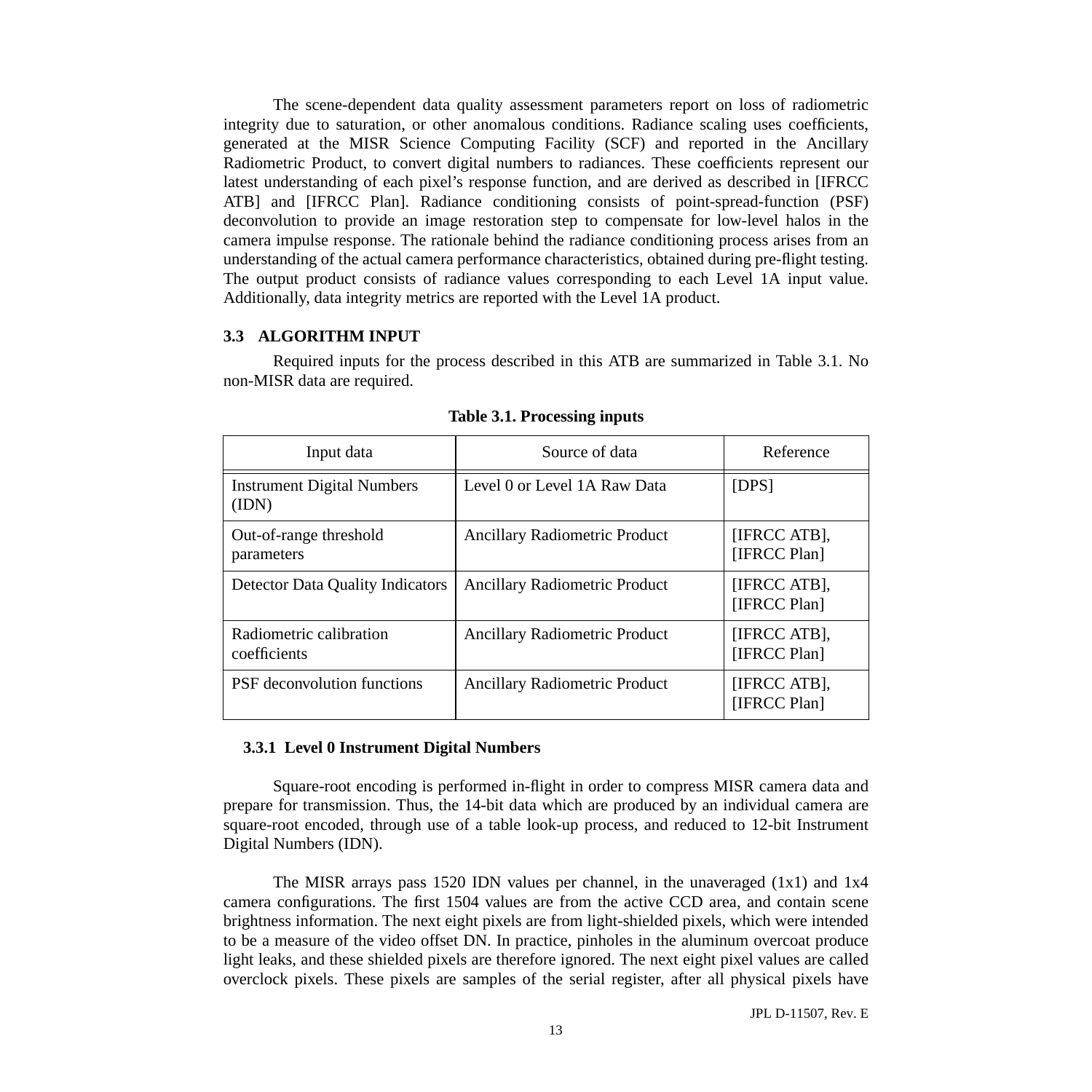<span id="page-19-0"></span>clocked out. For this reason, the overclock pixels are used to generate a measure of the video offset for each channel. This video offset is dynamic; a unique value is determined for each line of CCD data. This value, called *Doverclock*, is used in the radiance scaling algorithm for all samples in the line.

In 2x2 averaging mode, there are 752 science data samples, 4 shielded pixel values, and 4 overclock sample values. In 4x4 averaging mode, there are 376 science data samples, 2 shielded pixel values, and 2 overclock sample values.

# **3.3.2 Level 1A Cal-CCD data and IDQI parameters**

The Level 1A CCD data, acquired as part of an on-orbit calibration experiment, are called the L1A Cal-CCD data. These data are distinct from the science CCD data, and are identified with an APID code (packet identification number). These L1A data include both radiance data and an Image Data Quality Indicator (IDQI) parameters. The IDQI values are packed as the least significant 2 bits of the DN data. For the Cal product, IDQI=3 generally indicates a data transmission or packet out-of-sync problem. IDQI=1 or 2 generally indicates an unexpected DN value, but one which is physically possible from the camera itself. An IDQI of 1 flags data where the overclock and active pixel averages are not correlated as expected; and a IDQI value of 2 indicates an active pixel is saturated. It is noted that L1A Cal-CCD IDQI processing does not define a 2x2, 1x4, or 4x4 pixel as saturated by inspection of its neighbors or the red band 1x1 data value. The algorithms associated with these processes are described in §3.[4.3.2.](#page-24-0)

# **3.3.3 Ancillary Radiometric Product data**

### **3.3.3.1 Out-of-range threshold parameters**

These parameters are used to identify saturated data and anomalous conditions in which the science data quality may be compromised. The following parameters are included:

- (1) DN*pix\_sat*, a data number threshold above which a pixel or sample of data is considered saturated. As the MISR instrument transmits 12-bit square-root encoded digital numbers  $(DN_{12})$ , the maximum 14-bit numbers  $(DN_{14})$ , after reversal of the encoding, would have a value of 16376. (The algorithm for reversing the squarerooting encoding is  $DN_{14} = floor((DN_{12}/32)^2+0.5)$ , and the maximum value of  $DN_{12}$ is 4095). Thus, any  $DN_{14}$  greater than or equal to 16376 is considered saturated.
- (2)  $n_{pix\ sat}$ , a threshold on the number of saturated pixels in a line. If the number of saturated pixels exceeds  $n_{pix\ sat}$ , the entire line is considered unusable.
- (3) DN*line\_sat*, a data number threshold which, if exceeded by the average data number across a given line, indicates a potential reduction in accuracy of the radiance scaling process.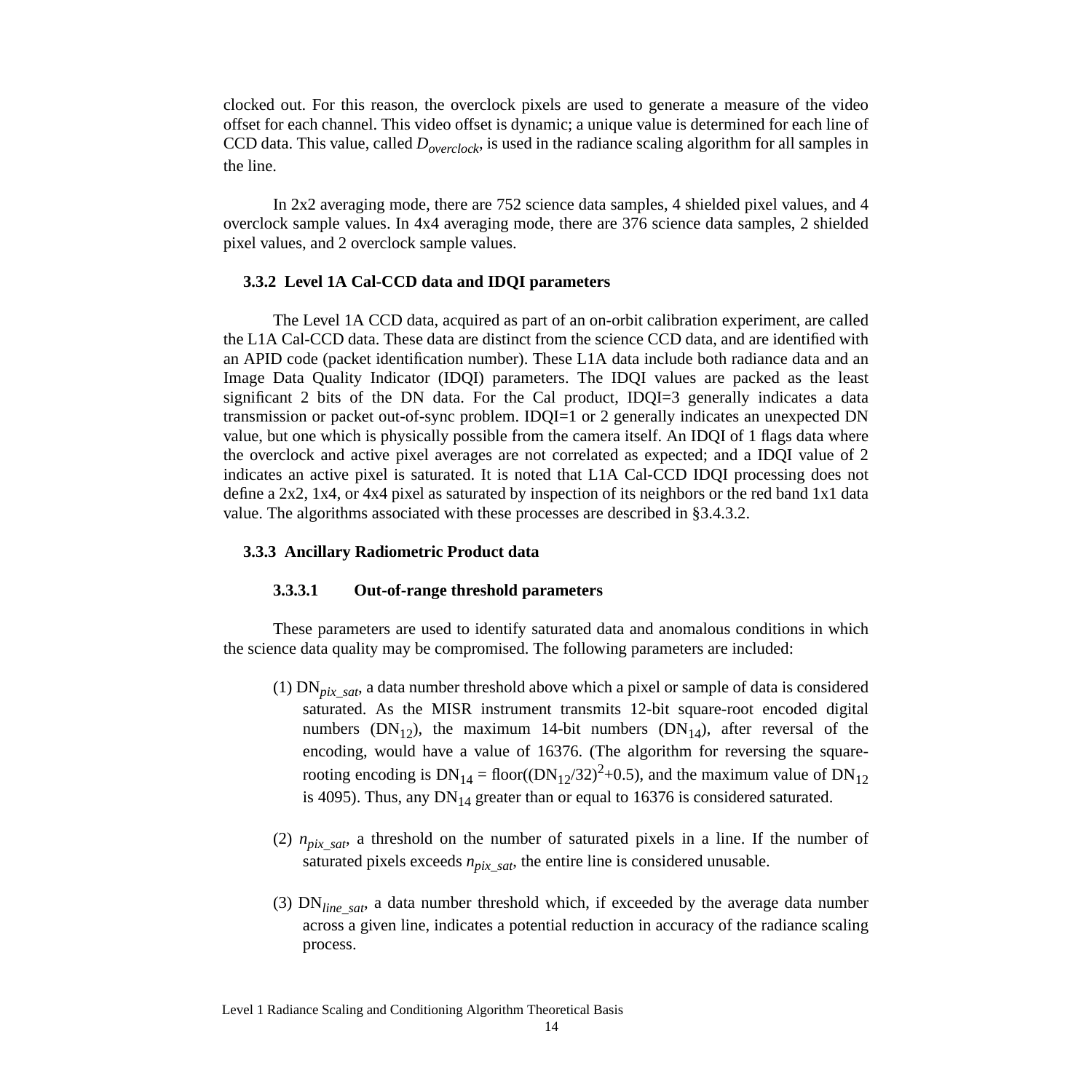- <span id="page-20-0"></span>(4) *apix\_sat*(0) and *apix\_sat*(1), coefficients established from pre-flight testing and used to determine an estimate of the error in  $D_{overlock}$  which results from pixels in the array exceeding DN*pix\_sat*.
- (5) <sup>∆</sup>DN*line\_sat,* a value established from pre-flight camera testing which gives the error in *Doverclock* which results from the average data number across a given line exceeding DN*line\_sat*.

# **3.3.3.2 Detector Data Quality Indicators**

The ARP provides Detector Data Quality Indicators (DDQIs) for each sample of data acquired by the MISR cameras. These values are related to the performance of the detector, and are updated as needed. Opportunities for revisions occur at the time of generation of a new version of the ARP (approximately monthly). These data quality indicators take on values indicating whether the data are within specifications on accuracy, signal-to-noise ratio, local uniformity, etc., or are otherwise of reduced quality. The latter condition may result, for example, from failure of a detector element, or a pinhole white-light leak in the filter above a particular pixel. These data quality indicators are not expected to change on rapid time scales.

The DDQIs take on the following values:

 $DDQI = 0$ : Within specifications.  $DDOI = 1$ : Reduced accuracy.  $DDOI = 2$ : Available, but not usable for science.  $DDOI = 3$ : Unusable for any purpose.

The definitions of reduced accuracy and not usable for science are defined in a controlling document, see [IFRCC ATB, Section 4.10]. Unusable for any purpose implies the data are not related in any way to the incident radiance fields; and within specification indicates that there are no known instrument or data processing anomalies that degrade the quality of the data.

# **3.3.3.3 Radiometric calibration coefficients**

Radiometric calibration coefficients are required for transforming Level 1A digital numbers (DN) to radiances. The MISR calibration equation uses three such coefficients for each data sample, and a quadratic relationship is established between radiance and DN. The coefficients are provided for each averaging mode of the MISR instrument. However, we note that since the 1x4 mode averages data in the along-track direction only, the output from the same detector element is used in the averaging; this means that the coefficient for 1x1 (unaveraged) and 1x4 data are the same. Pre-flight testing has shown the calibration to be insensitive to temperature over the operating range of the instrument. Thus, it is not considered necessary to provide calibration coefficients at other than the nominal orbital temperature.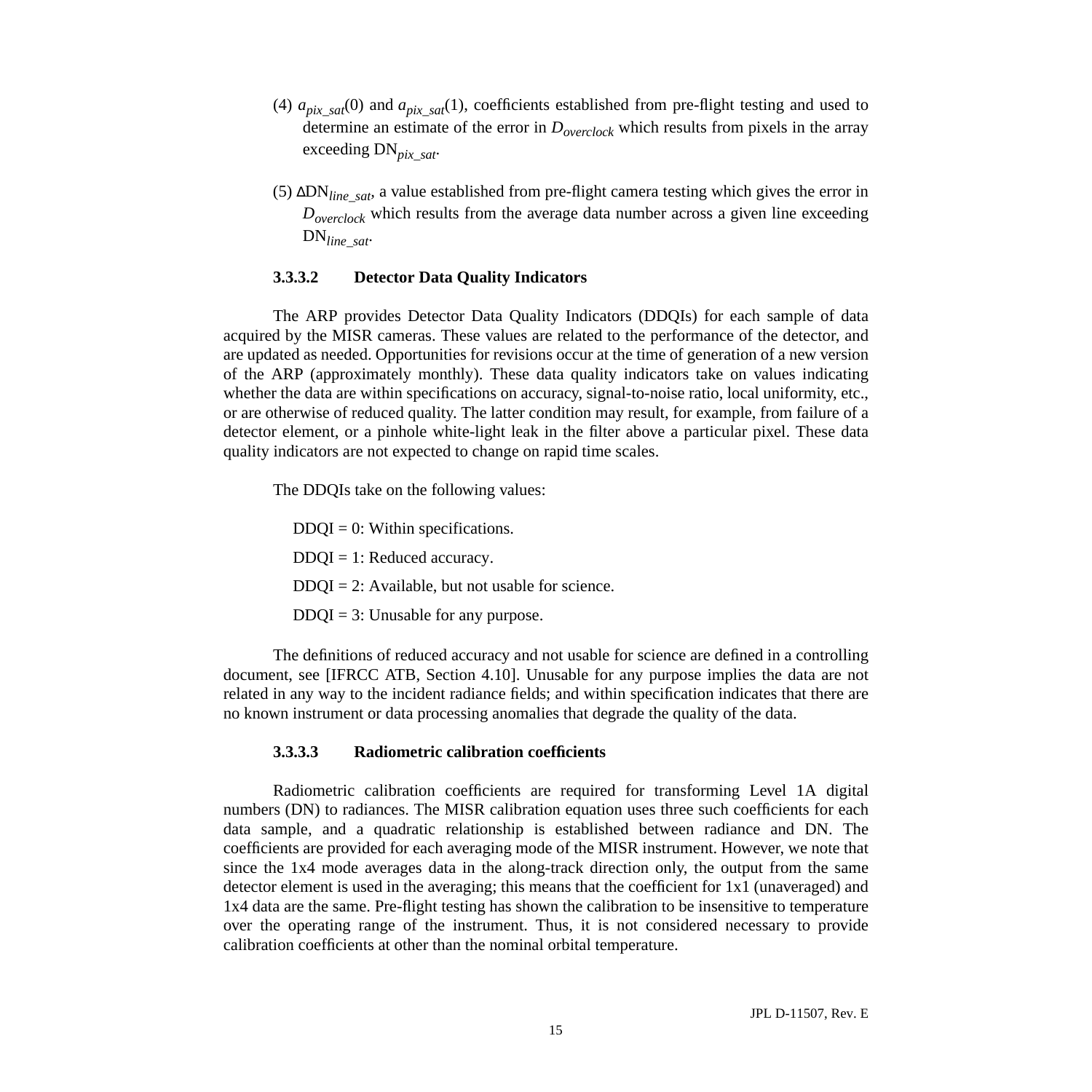# **3.3.3.4 PSF deconvolution functions**

<span id="page-21-0"></span>These normalized functions are provided for each averaging mode of MISR data, and are used in the image restoration process to correct for low-level halos that were observed during preflight camera testing.

# **3.4 THEORETICAL DESCRIPTION**

The MISR radiometric requirements determine the need for, and complexity of, the various calibration activities. In addition, algorithms developed for DAAC processing must provide a measure of incident radiance to these specifications. These requirements are specified in [ISR], [FDR], and [DPS]. All specifications listed refer to a  $1\sigma$  confidence level. Note that these requirements are specified for spatially and spectrally uniform, lambertian, and unpolarized scenes. Additional requirements on point-spread function and modulation transfer function response, spectral out-of-band rejection, and polarization sensitivity have also been levied on the MISR instrument.

**Absolute radiometric response**: The absolute radiometric uncertainty of the calibrated radiances of each MISR camera shall be no greater than 3%at 100% equivalent reflectance and 6% at 5% equivalent reflectance.

**Relative pixel-to-pixel response**: The maximum pixel-to-pixel radiometric uncertainty shall be no greater than 0.5% at 100% equivalent reflectance and 1.0% at 5% equivalent reflectance.

**Relative band-to-band response**: The maximum band-to-band radiometric uncertainty shall be no greater than 1.0% at 100% equivalent reflectance and 2.0% at 5% equivalent reflectance.

**Relative camera-to-camera response**: The maximum camera-to-camera radiometric uncertainty shall be no greater than 1.0% at 100% equivalent reflectance and 2.0% at 5% equivalent reflectance.

The following sections provide the theoretical basis behind the various processing steps depicted in Figure [3.3.](#page-17-0)

# **3.4.1 Reverse square-root encoding**

### **3.4.1.1 Processing objectives**

As described in [§3.3.1](#page-18-0), MISR IDNs are compressed to 12 bits through square-root encoding. In this step, this is reversed, to provide a 14-bit output (the original quantization level of camera data). It is these Level 1A DN values which are used as input to the Level 1B1 processing.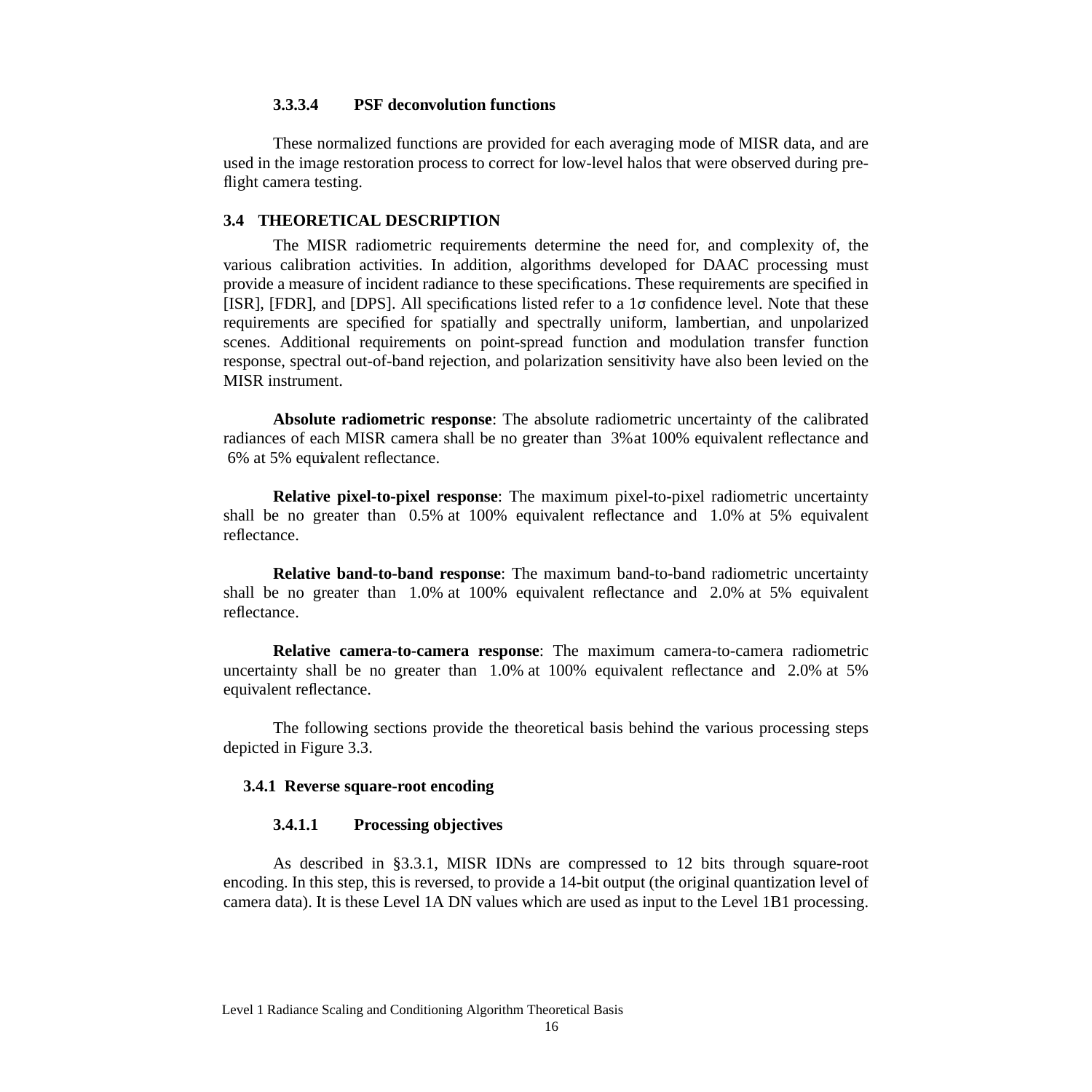# **3.4.1.2 Mathematical description of the algorithm**

<span id="page-22-0"></span>Within the instrument, conversion from 14-bit camera output to square-root encoded 12 bit values is accomplished through the use of a programmable chip containing a look-up table. We simply utilize this look-up table in reverse in the ground data processing software. If this reversal results in multiple 14-bit numbers being associated with a given 12-bit input, we take the 14-bit output to be the mean of the set of 14-bit integers, rounded off to the nearest integer.

# **3.4.2 Radiance scaling**

# **3.4.2.1 Processing objectives**

The generation of calibration coefficients from sensor calibrations and radiance conversion algorithms must be such that the radiometric requirements are met. The calibration equation used for sensor calibration is an approximation to the actual sensor radiometric transfer curve (relating sensor output to radiance input). It shall contain a sufficient number of terms such that the accuracy of calibration is not limited by this parameterization.

# **3.4.2.2 Mathematical description of the algorithm**

The specific form of the calibration equation is chosen such that it represents the actual radiometric transfer curve at all radiance levels, and is based on pre-flight camera test data. Preflight camera testing has demonstrated that the inclusion of higher order terms beyond the conventional linear expression provides a more accurate representation.

The equation relating DN to incident radiance, used during radiometric calibration is:

$$
D - D_{overclock} = G_0 + G_1 L^{std} + G_2 (L^{std})^2
$$
 (3.1)

where *D* is data number,  $L^{\text{std}}$  is band-weighted radiance, assuming weighting by the standardized spectral response curves, and  $G_0$ ,  $G_1$  and  $G_2$  are the calibration coefficients. The coefficients  $G_0$ ,  $G_1$ , and  $G_2$  are applicable to each sample of camera data and are expected to be slowly varying over the course of the mission. Note that values of  $G_0$ ,  $G_1$  and  $G_2$  are provided in the ARP for each data averaging mode (the same set applies to 1x1 and 1x4).  $D_{overclock}$  is a term representing the contents of the CCD serial registers, determined by sampling the "overclock" portion of the CCD readout signal. It includes a baseline stabilization (BLS) signal that varies with a time constant of several line repeat times  $(-25)$ , and is proportional to the average signal intensity over a single channel line array. Thus, *Doverclock* varies from line to line, and knowledge of its magnitude is necessary for each line of MISR data in order to correctly perform either radiometric calibration or radiance scaling.

In 1x1 and 1x4 averaging modes there are eight overclock samples transmitted with each line of science data. In 2x2 mode, there are four values provided with each line, and in 4x4 mode there are two values. The value of  $D_{overclock}$  that is referred to in [Eqn.](#page-23-0) (3.1), and utilized in Eqn. [\(3.2\)](#page-23-0) below, is the average of the set of values provided with each line of science data.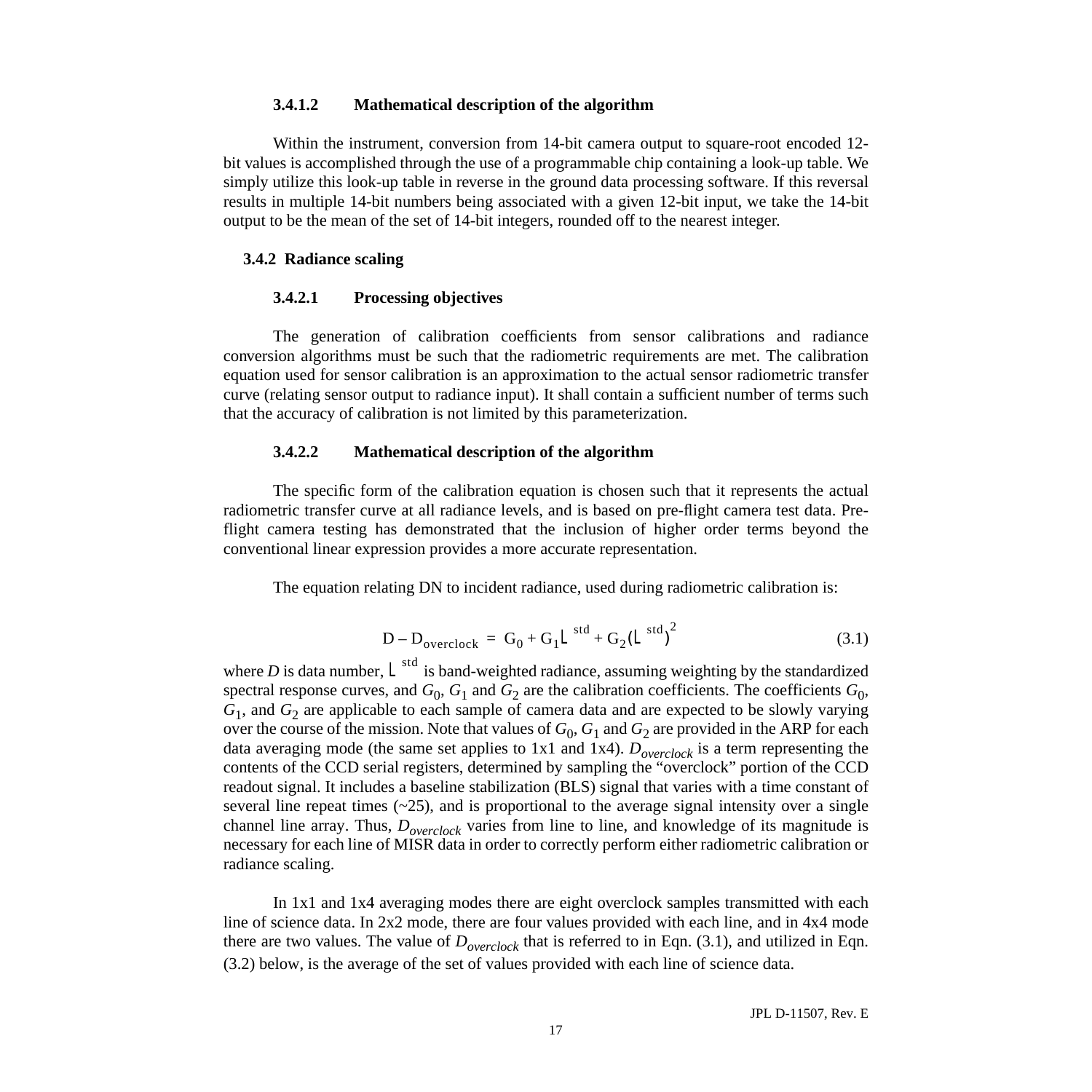<span id="page-23-0"></span>Radiance scaling involves inversion of [Eqn. \(3.1\).](#page-22-0) When performing this during DAAC processing, the coefficients  $G_0$ ,  $G_1$ , and  $G_2$  are supplied by the ARP, and are applied on a sample by sample basis. The term *Doverclock* applies to every sample in a line equally, and is obtained from the readout of the CCD array for each line as described above. Thus, to obtain radiance from camera DN, we have

$$
L^{std} = \frac{-G_1 + \sqrt{G_1^2 + 4(D - D_{overclock} - G_0)G_2}}{2G_2}
$$
(3.2)

where we have chosen the positive root of the quadratic. Should the coefficient  $G_2$  be zero, implying a perfectly linear device, radiance is retrieved via the expression

$$
\mathcal{L}^{\text{std}} = \frac{\mathcal{D} - \mathcal{D}_{\text{overclock}} - \mathcal{G}_0}{\mathcal{G}_1} \tag{3.3}
$$

The condition where  $G_1$  is zero represents a dead pixel. Such a condition can be checked for prior to implementation of Eqn. (3.3), as indicated by the DDQI flag for this pixel. Data from such a pixel should not be processed to produce a radiance, but rather identified as a condition where no radiance measurements are available.

#### **3.4.3 Perform scene-dependent quality assessment**

#### **3.4.3.1 Processing objectives**

During acquisition of MISR data, several conditions can cause the data quality to be dynamically compromised. These are:

- (1) One or more data samples saturate, e.g., due to a surface glint. These data are unusable for Level 2 processing. Because of the manner in which the MISR cameras operate, as observed during pre-flight camera testing, saturated pixels affect the signal in neighboring detector elements within the CCD line arrays.
- (2) Situations in which the knowledge of the signal offset that is subtracted from each line during the radiance scaling step of Level 1B1 processing is reduced in accuracy. The data are considered usable, but of reduced quality. This can occur when the average signal across an entire line array exceeds a certain threshold. This condition was observed during pre-flight camera testing, and is described in [IFRCC Plan].
- (3) The term inside the square-root sign of Eqn. (3.2) is negative, resulting in the inability to perform radiance scaling.
- (4) A radiance calculated according to Eqn. (3.2) is negative.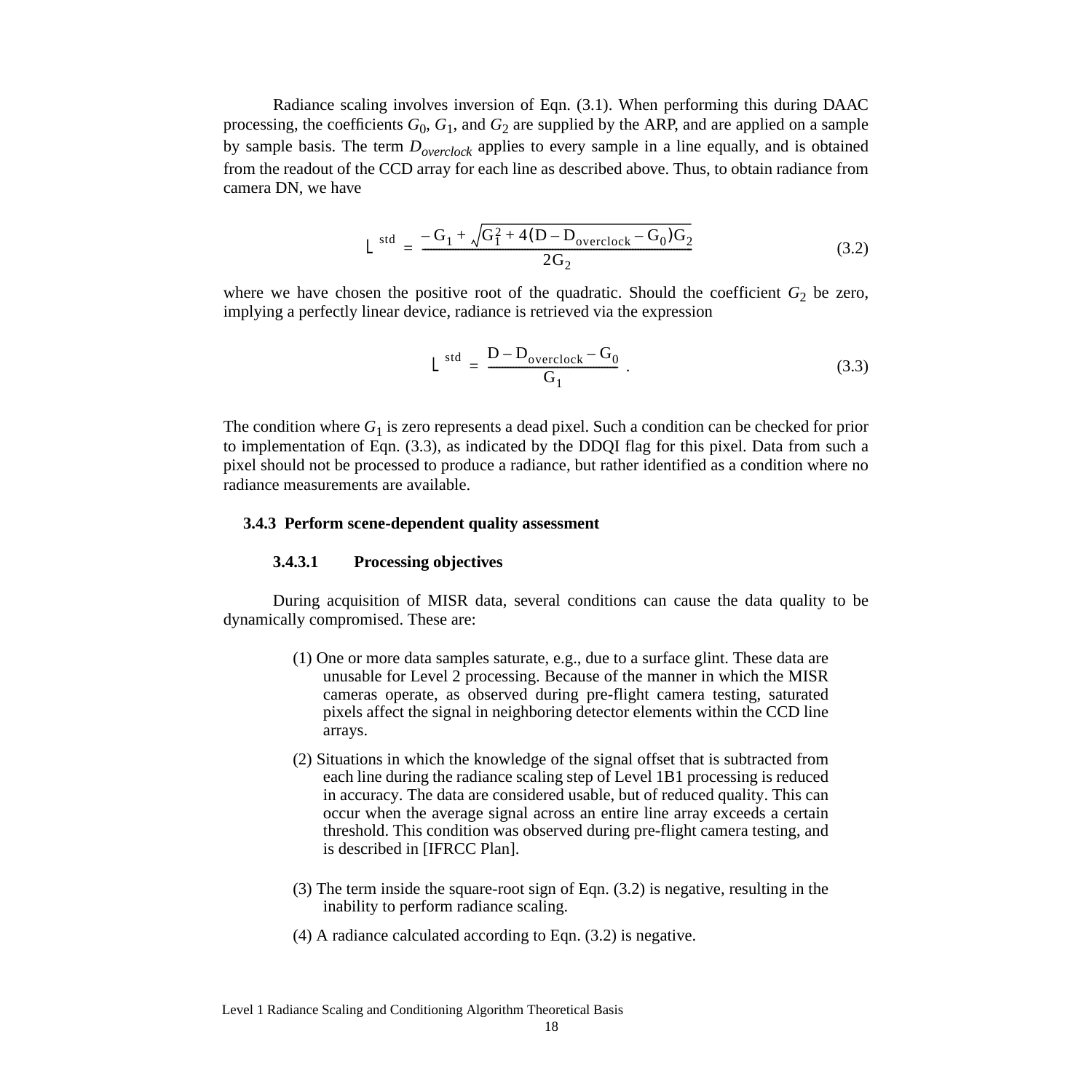<span id="page-24-0"></span>The occurrences of conditions (1) - (4) are evaluated to establish a Scene-dependent Data Quality Indicator (SDQI) for each sample of radiance. The SDQI values take on the same significance as the IDQI definitions given in Table 1[.1. F](#page-6-0)or science data:

> $SDQI = 0$ : Within specifications. SDQI = 1: Reduced accuracy.  $SDOI = 2$ : Available, but not usable for science.  $SDOI = 3$ : Unusable for any purpose.

The definitions of reduced accuracy and not usable for science are defined by the radiometric error parameters,  $\varepsilon_{pix\_sat}(0)$ ,  $\varepsilon_{pix\_sat}(1)$ ,  $\varepsilon_{line\_sat}(0)$ , and  $\varepsilon_{line\_sat}(1)$  as specified in the following two sections. Unusable for any purpose implies the data are not related in any way to the incident radiance fields; and within specification indicates that there are no known instrument or data processing anomalies that degrade the quality of the data.

For calibration data we have:

 $SDOI = 0$ : No known anomalies.

SDQI = 1: Overclock out-of-range.

 $SDOI = 2$ : Saturated pixels.

SDQI = 3: Data transmission errors.

# **3.4.3.2 Mathematical description of the algorithm: Part 1, L1A Cal-packets**

# *Notation*

Let the parameter SDQI(line, pixel) refers to a SDQI value of indices line and pixel. (The L1A Cal-CCD product will provide an IDQI 2-bit value every line and pixel.)

For a 1x1 camera configuration the number of pixels is 1520 for the array;

- DN(line,1:1504) are active pixels;

- DN(line,1505:1512) are shielded pixels;

- DN(line,1513:1520) are overclock pixels.

The number of pixels is reduced accordingly, depending on averaging mode. Often pixels are referred to as "samples" within the MISR team. For the purpose of this memo the terms pixel (a concatenation of "Picture + element") is used synonymously with sample.

The notation SDQI(line,\*\_active), SDQI(line,\*\_sheild), and SDQI(line,\*\_over) denotes that the SDQI value is set to a specific constant for every active, shield, or overclock pixel, respectively. Of course the specific index values for each of these would vary, depending on averaging mode.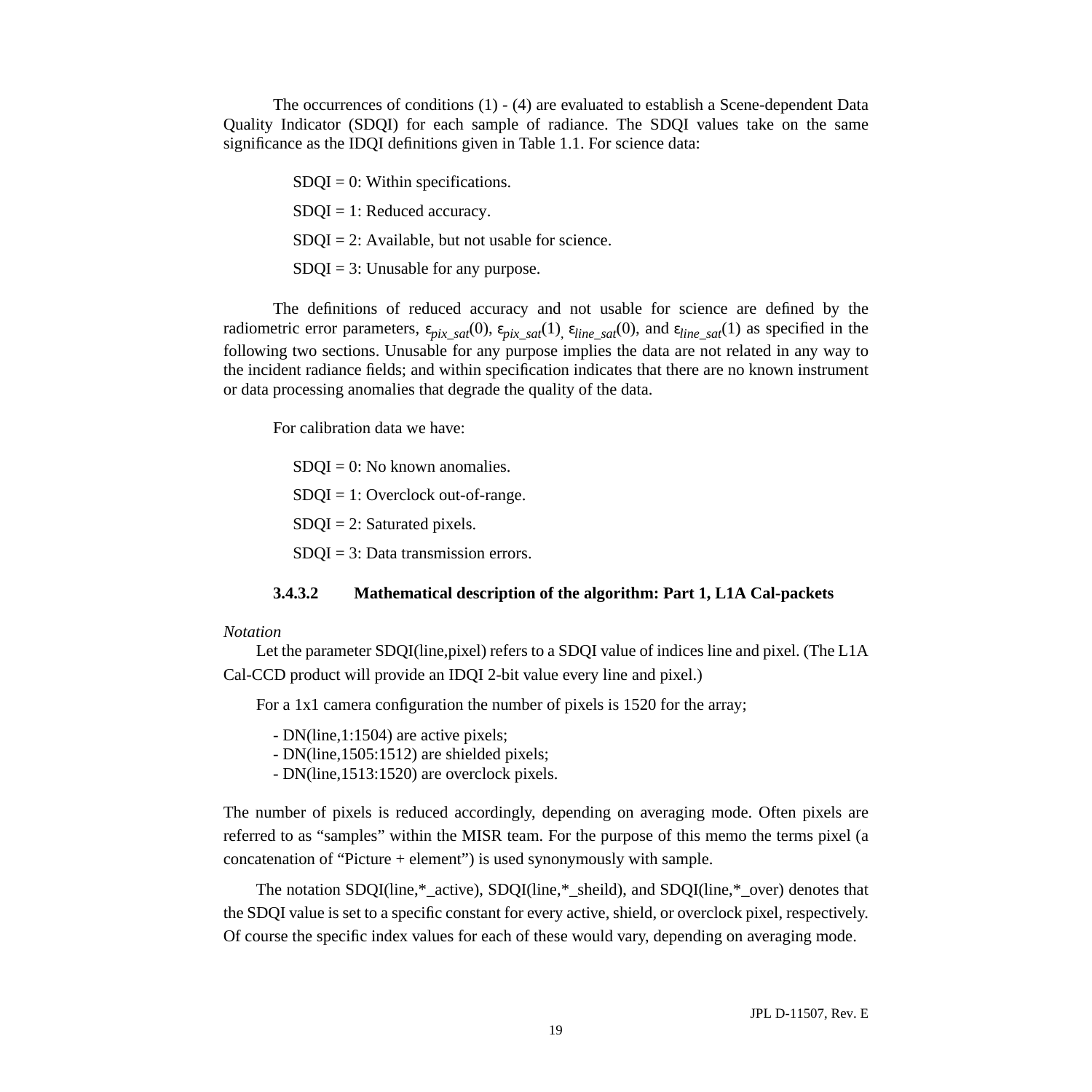The notation SDQI(line,pixel\_active) or and SDQI(line,pixel\_over) denotes that the SDQI value is computed based upon the DN value specific to that pixel. Thus, the algorithm must index over pixel\_active or pixel\_over DN values.

The notation time(line) refers to the time tag associated with the data packet. The parameter time(out-of-sync) refers to the time tag of a packet which is believed to be out-of-sync as identified as by its APID.

The indices c, for camera, and b, for band, are also used below. Other parameters are configuration parameters (i.e.,  $DN_{pix-sat}(b)$ ) and are defined by their usage below.

The parameters  $DN_{pix\_sat}$ ,  $t_{start}$ ,  $DN_{min\_active}$ ,  $DN_{min\_over}$ ,  $DN_{max\_over}$ , time\_window, a0, a1, and  $DN_{error}$  are used in the algorithms given below. They are to be placed in a configuration table, such that they can be changed without otherwise modifying the production code.

# *3.4.3.2.1 Shielded pixel*

- SDQI(line,\*\_active)=0
- SDQI(line,\*\_shield)=3
- $SDQI$ (line, $*$ \_over)=0

# *Description*

The active and overclock pixels are initialized as a SDQI of 0 (usable). The SDQI of the shielded pixels are set to 3 (unusable).

# *3.4.3.2.2 Data transmission errors*

- If time(line)  $\leq t_{start}$  sec of camera turn-on, then SDQI(line,\*)=3
- Let  $DN_{mean\ over}=mean[DN(line,pixel\_over)]$

if DN(line, pixel\_active) $\leq$ DN<sub>mean\_over</sub> or

- if (DN(line, pixel\_active) $\leq$ DN<sub>min\_active</sub> then SDQI(line,\*)=3
- If DN(line, pixel\_over) $\leq$ DN<sub>min\_over</sub> then SDQI(line, \*)=3
- If DN(line,pixel\_over)≥DN<sub>max\_over</sub> then SDQI(line,\*)=3
- If  $|\text{time}(\text{line}) \text{time}(\text{out-of-sync})| > \text{time\_window}$  then SDQI(line,\*)=3

# *Description*

These conditions are most likely to result from a data transmission error or an instrument outof-sync condition. In this case the entire line is rejected by the in-flight processing code.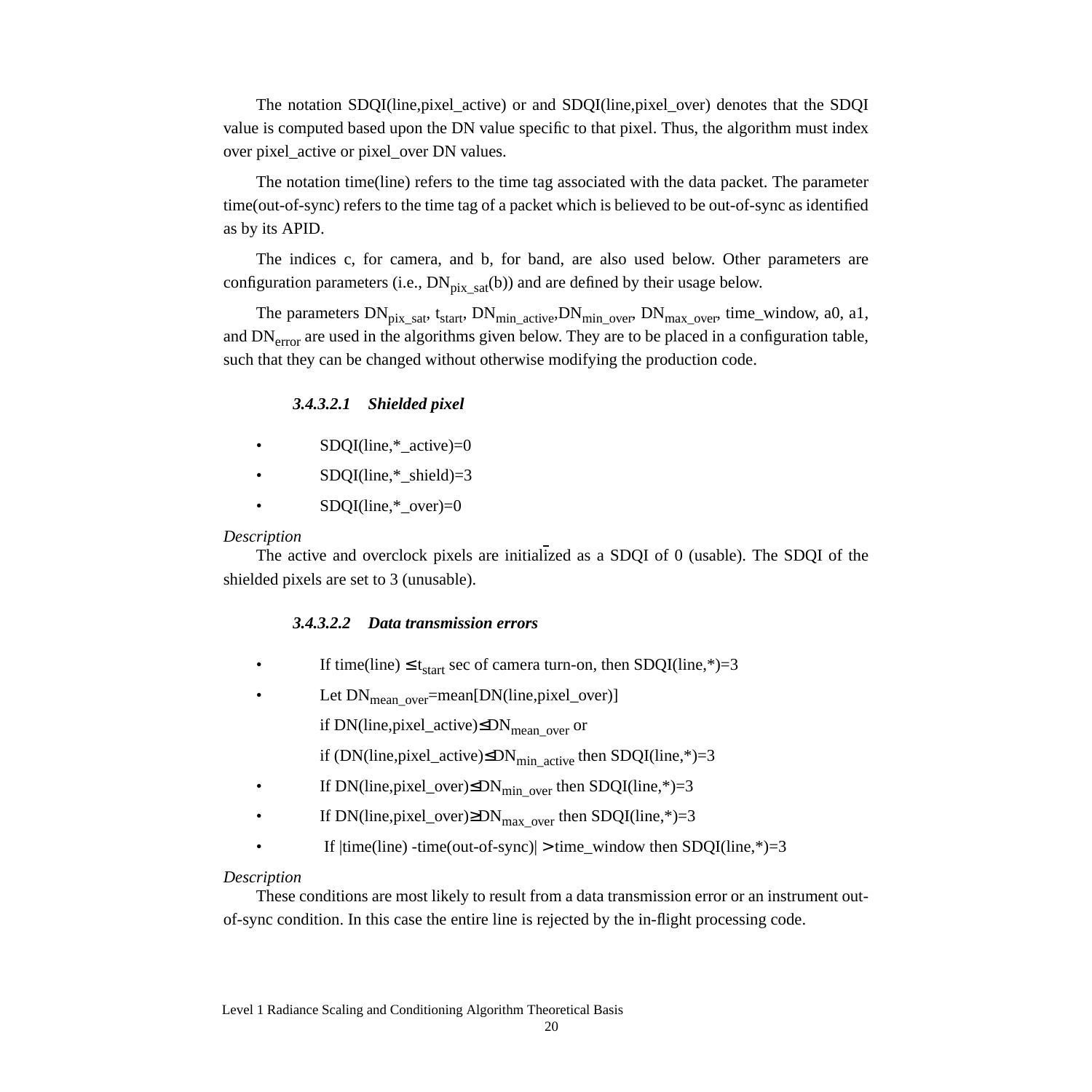# *3.4.3.2.3 Overclock and line average correlation*

- <span id="page-26-0"></span>If SDQI(line, $\ast$ )=3, then the remaining steps can be omitted.
- For each line, let

DN<sub>mean\_over</sub>=mean[DN(line,pixel\_over)] DN<sub>mean\_active</sub>=mean[DN(line,pixel\_active)]  $DN_{\text{estimate over}} = a0(c,b) + a1(c,b) * DN_{\text{mean active}}$ if  $DN_{mean\_over} \geq DN_{estimate\_over} + DN_{error}(c,b)$  then SDQI(line,\*)=1 if  $DN_{mean\ over} \leq DN_{estimate\ over} - DN_{error}(c,b)$  then SDQI(line,\*)=1

### *Description*

The parameters a0, a1, and  $DN<sub>error</sub>$  are defined per camera, c, and band, b. If the active pixel average and over clock pixel average are not within some specified limits, then a flag is set for these data. Note, if a higher SDQI value is set, the higher value remains.

# *3.4.3.2.4 Saturated active pixels*

If DN(line,pixel\_active) $\geq$ DN<sub>pix\_sat</sub>(b) then SDQI(line,pixel\_active)=2

## *Description*

Saturated pixels are physically possible, should the instrument degrade in performance or view a bright target. An example of the former might be to the creation of a filter pinhole. In the case where a pixel goes bad in this manner and reports a saturated DN, we would want to rewrite the in-flight calibration processing software to process lines of data for which specific pixels are allowed to have a SDQI value of 2. (This would be a future change to our approach, as currently we do not process data with an IDQI of 2 or 3).

#### **3.4.3.3 Mathematical description of the algorithm: Part 2, L1A Science-packets**

When a given pixel in a CCD line array saturates, pre-flight camera testing shows that a region of pixels surrounding the saturated element are affected to the extent that the data may be considered, according to a conservative criterion on data quality, unusable. Pre-flight data show that this region is not centered on the saturated pixel. In addition, the video offset of pixels outside the unusable region is less accurately represented by  $D_{overlock}$ , due to the added offset associated with the saturation. This is of particular consequence at low signal levels. Based on these measurements, the above algorithm is implemented for all channels of data at 1x1 and 1x4 sampling for which Level 1A data indicate that the line contains one or more saturated pixels: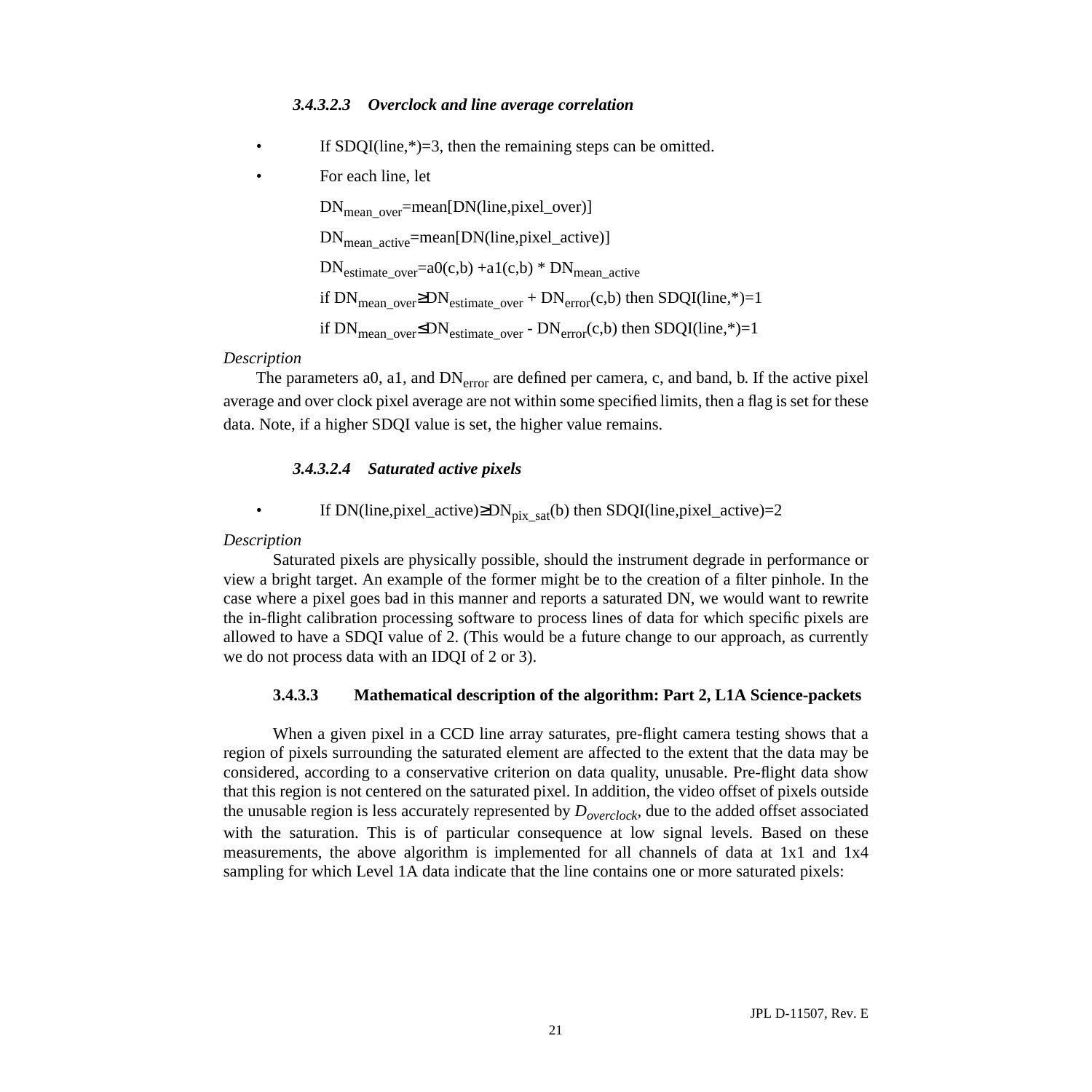### <span id="page-27-0"></span>*3.4.3.3.1 Saturation of individual data samples*

- (1) Identify all pixels for which  $DN \geq DN_{pix\_sat}$ , where  $DN_{pix\_sat}$  is the threshold value above which a DN is considered to be invalid. The parameter DN*pix\_sat* is provided by the ARP. Set  $SDQI = 3$  for pixels with  $DN \geq DN_{pix\_sat}$ .
- (2) Let  $n_{sat}$  be the number of saturated pixels in the line. If  $n_{sat} \ge n_{pix-sat}$ , set the  $SDQI = 2$  for the remaining pixels in the line, and skip the remaining steps.
- (3) If  $n_{sat} < n_{pix-sat}$ , let  $n_i$  be the pixel number representing the position in the line array (a value in the range 1 to 1504) of the *i*<sup>th</sup> saturated pixel.
- (4) Flag all pixels in the range  $n_i n(0)$  to  $n_i + n(1)$ , where we set  $n(0) = 50$  pixels and  $n(1) = 137$  pixels and we ignore cases where  $n<sub>i</sub> - n(0) < 1$  and  $n<sub>i</sub> + n(1)$ 1504. Using these values, the maximum width of the flagged region is n(1)  $n(0) + 1 = 188$  pixels, or 1/8 the width of the array.
- (5) Because a saturated pixel may fall within the flagged region resulting from another saturated pixel, the regions may overlap. We now combine all contiguous flagged regions into a block. With an individual region width of 188 pixels, there are a minimum of 1 and a maximum of 7 large blocks. If the entire array is saturated, there would be only 1 block.

For lines in which the data were collected in 2x2 averaging mode, a similar procedure is followed. There are 752 samples in such a line of data. In this case, the following changes are made:

- (1) For averaged data, it is possible that an individual pixel was saturated but the average DN reported does not exceed the saturation threshold because the other data numbers incorporated in the average may be low. Nevertheless, the data are still to be considered corrupted. Thus, in addition to identifying all locations where  $DN > DN_{pix\_sat}$ , we also examine all pixels for which  $DN >$  $DN<sub>pix</sub>$  *sat* in the red band, which is nominally obtained with no pixel averaging. If a given pixel is saturated in the red band, the corresponding 2x2 samples (i.e., the samples containing the location of the unaveraged pixel) in all non-red bands are also considered saturated.
- (2) Let  $n_{\text{sat}}$  be twice the number of saturated samples in the line (the factor of 2) results from the averaging mode). If  $n_{sat} \ge n_{pix\_sat}$ , set the SDQI = 3 for all samples that are considered saturated,  $SDQI = 2$  for the remaining samples in the line, and skip the remaining steps.
- (3) If  $n_{sat} < n_{pix\_sat}$ , then letting  $n_i$  be the location of the *i*<sup>th</sup> saturated sample (a number in the range 1 to 752), flag all pixels in the range  $n_i$  -  $n(0)$  to  $n_i$  +  $n(1)$ , where  $n(0)$  and  $n(1)$  now take on the values 25 and 68, respectively, and we ignore cases where  $n_i - n(0) < 1$  and  $n_i + n(1) > 752$ . Thus, the flagged region maximum width is 94 samples, which is  $1/8$  the width of the array of  $2x2$ samples.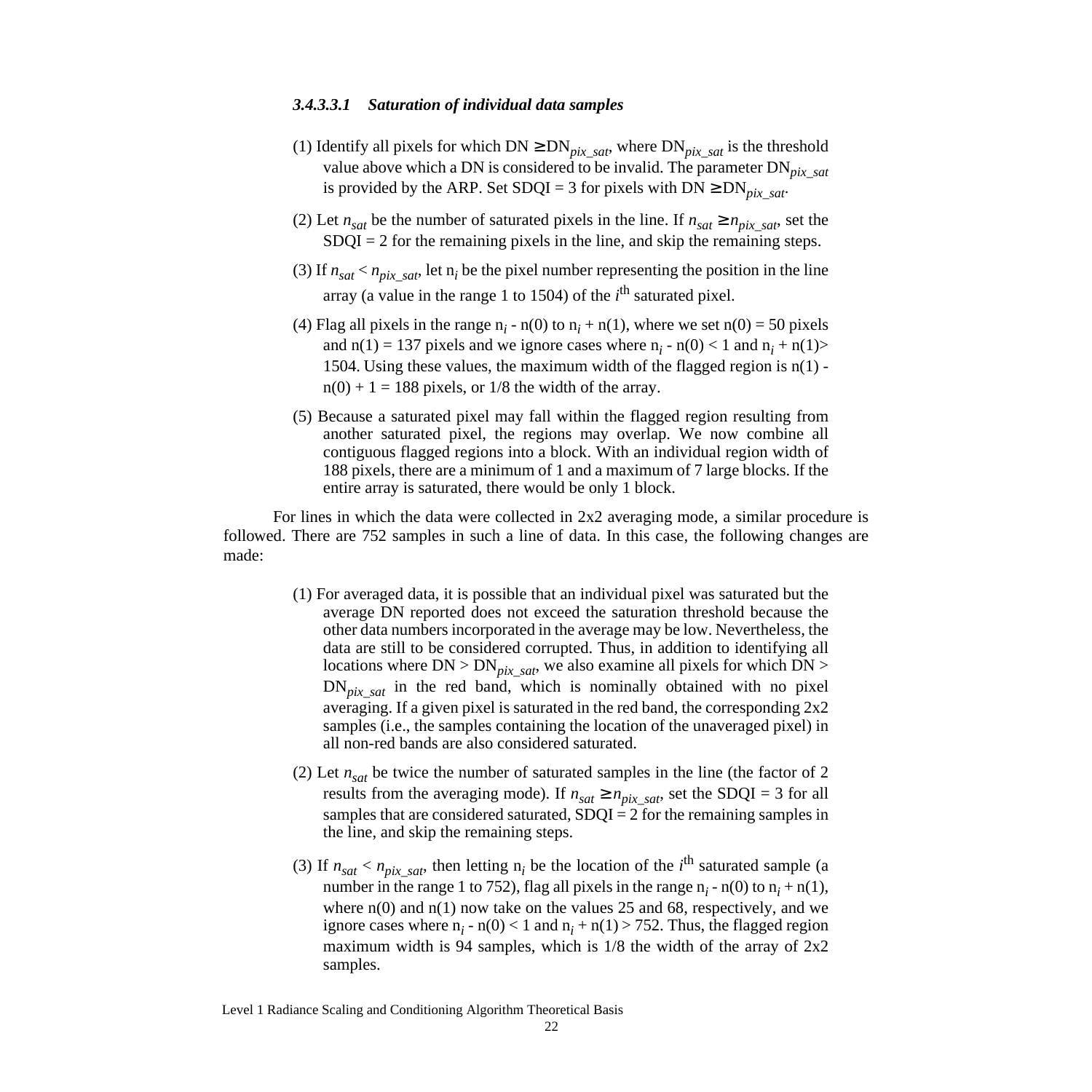For lines in which the data were collected in 4x4 averaging mode, a similar procedure is followed. There are 376 samples in such a line of data. In this case, the following changes are made:

- (1) As with 2x2 data, if a given unaveraged pixel in the red band is saturated (i.e.,  $DN > DN_{pix-sat}$ , the corresponding 4x4 samples in all non-red bands are also considered saturated.
- (2) Let  $n_{sat}$  be four times number of saturated samples in the line. If  $n_{sat} \ge n_{pix-sat}$ , set the SDQI = 3 for all samples that are considered saturated,  $SDQI = 2$  for the remaining samples in the line, and skip the remaining steps.
- (3) If  $n_{sat} < n_{pix\_sat}$ , then letting  $n_i$  be the location of the *i*<sup>th</sup> saturated sample (a number in the range 1 to 376), flag all pixels in the range  $n_i$  -  $n(0)$  to  $n_i + n(1)$ , where  $n(0)$  and  $n(1)$  now take on the values 12 and 34, respectively, and we ignore cases where  $n_i$  -  $n(0)$  < 1 and  $n_i$  +  $n(1)$  > 376. Thus, the maximum region width is 47 samples, which is 1/8 the width of the array of 4x4 samples.

Once the blocks of saturated data are established, the following algorithm is used to set the SDQIs.

- (1) If the SDQIs were already established for the entire line due to there being an excessive number of saturated samples, skip the following steps.
- (2) For all samples within the blocks, set  $SDQI = 2$ .
- (3) Calculate the relative radiometric error in samples outside of the unusable blocks resulting from the uncertainty in *Doverclock*. Differentiating [Eqn. \(3.1\)](#page-22-0) with respect to  $D_{overclock}$ , we obtain (dropping the superscript *std* on the radiances for simplicity):

$$
\left|\frac{\Delta L}{L}\right| = \left|\frac{\Delta DN_{\text{pix\_sat}}}{G_1 L + 2G_2 L^2}\right| \tag{3.4}
$$

(Should the denominator equal 0, set SDQI=2 and leave the radiance value unchanged).

where  $\Delta DN_{pix}$  sat is an estimate of the error in  $D_{overclock}$ , and is given by

$$
\Delta DN_{\text{pix sat}} = a_{\text{pix sat}}(0) + a_{\text{pix sat}}(1) \cdot n_{\text{sat}} \tag{3.5}
$$

- (4) If  $|\Delta L/L| > \varepsilon_{pix\_sat}(0)$  for a given sample, SDQI = 1 for that sample. We set  $\varepsilon_{pix\ sat}(0)$  to a nominal value of 0.5%.
- (5) If  $|\Delta L/L| > \varepsilon_{pix\_sat}(1)$  for a given sample, SDQI = 2 for that sample. We set  $\varepsilon_{pix}$  sat<sup>(1)</sup> to a nominal value of 10%.
- (6) For all remaining samples,  $SDQI = 0$ .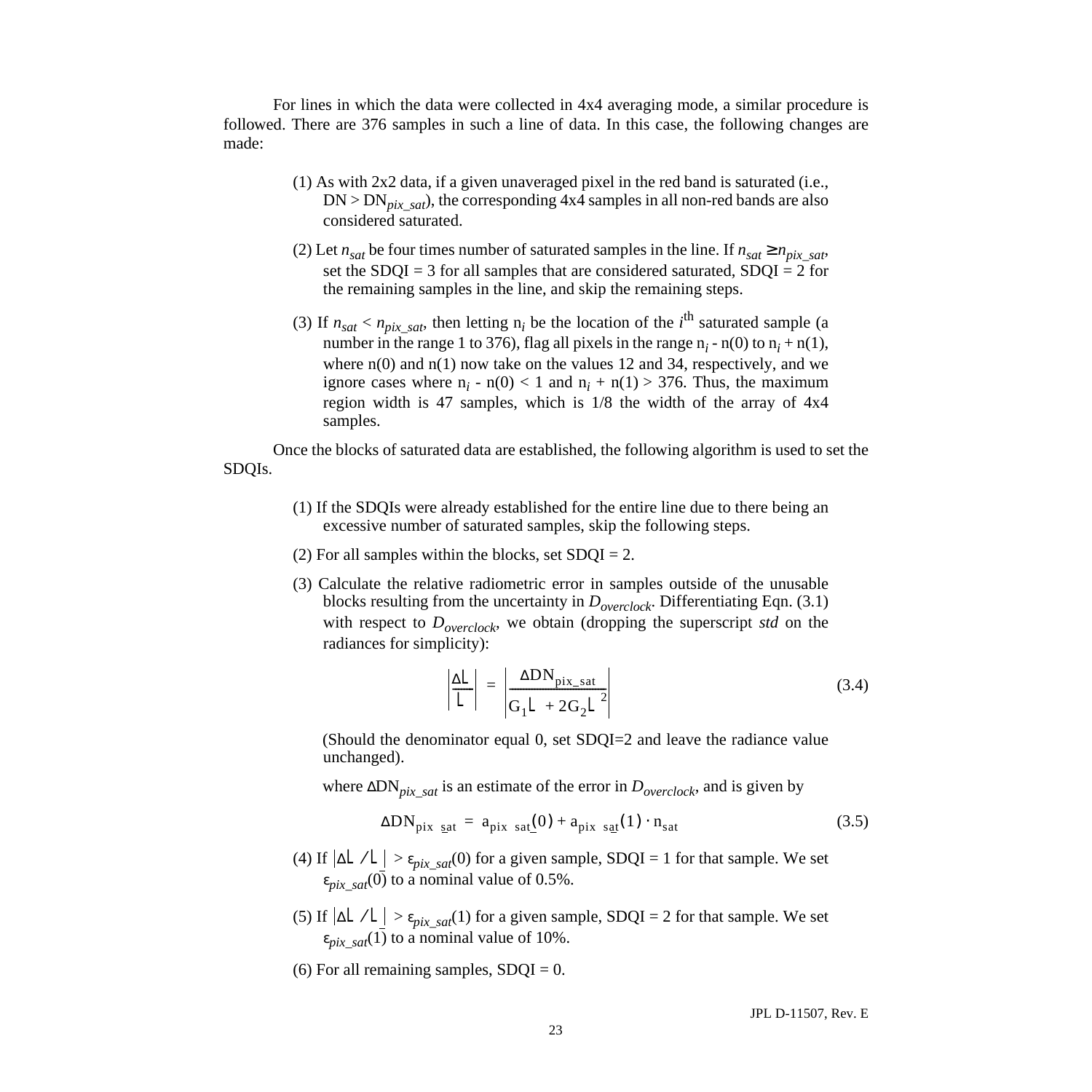#### *3.4.3.3.2 Saturation of CCD serial registers due to large average DN across line*

<span id="page-29-0"></span>The value  $D_{overlock}$  is obtained for each line of data, and is utilized in [Eqn. \(3.2\)](#page-23-0) in the calculation of radiances. During pre-flight testing, it was discovered that when the average value of data number across a given line is below a certain value, and there are no saturated individual pixels, the value of *Doverclock* contained in the first 8 overclock pixels provides an accurate representation of the value that is appropriate for the entire line. As the illumination level increases beyond this point, however, the overclock signal develops an uncertainty on the order of <sup>∆</sup>DN*line\_sat*, which is approximately 20 DN. In this case the first 8 overclock pixels provide a reduced accuracy estimate of  $D_{overlock}$ . Thus, it is necessary to identify when this situation occurs.

The lines of data for which the accuracy of  $D_{overlock}$  is potentially reduced are when the average data number across a given line > DN*line\_sat*. For these lines of data, we set the SDQI as follows. Calculate the relative radiometric error resulting from the uncertainty in  $D_{overlock}$ . It is given by

$$
\left|\frac{\Delta L}{L}\right| = \left|\frac{\Delta DN_{\text{line\_sat}}}{G_1 L + 2G_2 L^2}\right| \tag{3.6}
$$

(Should the denominator equal 0, set SDQI=2 and leave the radiance value unchanged). Now, if > <sup>ε</sup>*pix\_sat*(0) for a given sample, SDQI for that sample is set to the larger of unity and the ∆*L L*⁄ SDQI established in [§3.4.3.3.1.](#page-27-0) If  $|\Delta L/L| > \varepsilon_{pix\_sat}(1)$  for a given sample, SDQI for that sample is set to the larger of 2 and the SDQI established in [§3.4.3.3.1](#page-27-0). We set  $\varepsilon_{line-sat}(0)$  to a nominal value of 0.5% and  $\varepsilon_{line-sat}(1)$  to a nominal value of 10%.

#### *3.4.3.3.3 Mathematical failure of radiance scaling equation*

It is required to establish whether the term  $G_1^2 + 4(D - D_{\text{overclock}} - G_0)G_2$  in [Eqn. \(3.2\)](#page-23-0) is negative. If this occurs, [Eqn. \(3.2\)](#page-23-0) does not have real roots, and it is not possible to calculate a radiance. For samples in which this occurs,  $SDQI = 3$ .

#### *3.4.3.3.4 Negative radiances*

The MISR signal chains contain a "baseline stabilization" (BLS) circuitry which guards against video offset changes, in the event that the CCD dark level drifts. This could occur suddenly, for example, during spacecraft passage through an auroral storm. The BLS circuitry uses the overclock pixels from the most recent series of lines to determine a voltage level which is subtracted from the video signal. The time constant associated with the BLS voltage is on the order of 25 line repeat times. Inadvertently, the BLS video is proportional to the average scene illumination over this time response window. As a consequence, when there is a rapid transition from a high average signal across the array to a low average signal, the BLS may for a short time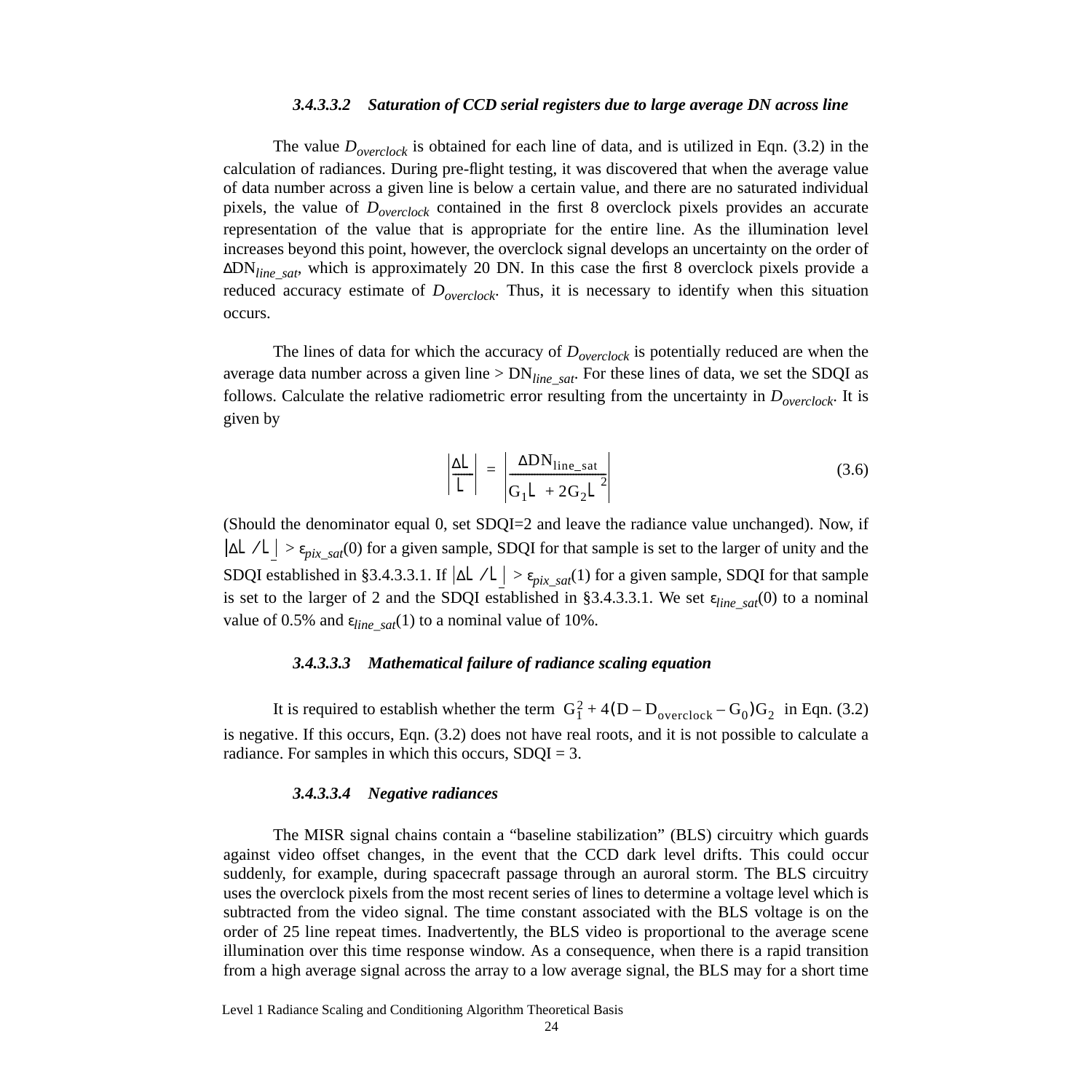<span id="page-30-0"></span>be overestimated, driving certain data numbers to levels that correspond to negative radiances. Although this is expected to be rare, situations where [Eqn. \(3.2\)](#page-23-0) returns a negative radiance need to be identified. For samples in which this occurs, we set  $SDQI = 3$ .

# **3.4.4 Establish combined data quality indicators**

# **3.4.4.1 Processing objectives**

In this step, the DDQIs and SDQIs are combined together to provide an overall data quality assessment parameter, the Image Data Quality Indicator (IDQI). The IDQI represents the assessment of data quality that is input to Level 1B2 processing.

Because the Level 1B1 product is not routinely archived at the DAAC, the IDQIs will be bundled with the Level 1A product, which is archived. Thus, final writing of the Level 1A product to the storage medium is not performed until the IDQIs have been derived. Since the Level 1A DN are 14-bit numbers, these 14 bits will be put into the most significant bits (MSBs) of the 16-bit words which constitute the product. The 2 least significant bits (LSBs) will be used for storage of the IDQIs. This is an efficient way of storing the required information.

As discussed in [§3.4.6,](#page-34-0) the Level 1A and Level 1B1 data will have a different format in that the Local Mode and Global Mode data are contained within a single data stream at 1A, but are separated into different outputs at 1B1. To maintain a complete Global Mode data set, the Local Mode imagery needs to be averaged to the appropriate Global Mode resolution and "spliced" into the swath image. Consequently, IDQIs must be generated for these averaged data as well. Therefore, IDQIs will also be provided with the Level 1B1 Global and Local Mode data as input to Level 1B2 processing. Level 1B2 resamples the MISR radiances to produce orthorectified terrain-projected and ellipsoid projected, co-registered images on a Space Oblique Mercator grid. Each of these projected radiances in the Level 1B2 Georectified Radiance Product (GRP) will also have a resampled Radiometric Data Quality Indicator (RDQI) associated with it. Generation of the RDQI involves resampling of the IDQIs (see [GRP ATB]).

# **3.4.4.2 Mathematical description of the algorithm**

The IDQI is generated for each sample of radiance as follows:

$$
IDQI = max(DDQI, SDQI)
$$
 (3.7)

Note that a value of zero has been used to specify values of DDQI, SDQI, and consequently IDQI which correspond to data that are within specifications, and a value  $> 0$ indicates reduced quality or unusable data. This is because the case  $IDQI = 0$  is the most frequent occurrence, and corresponds to keeping the LSBs of the 16-bit Level 1A data as zeros, following placement of the 14-bit DN into the MSBs (effected simply by a multiplication by 4).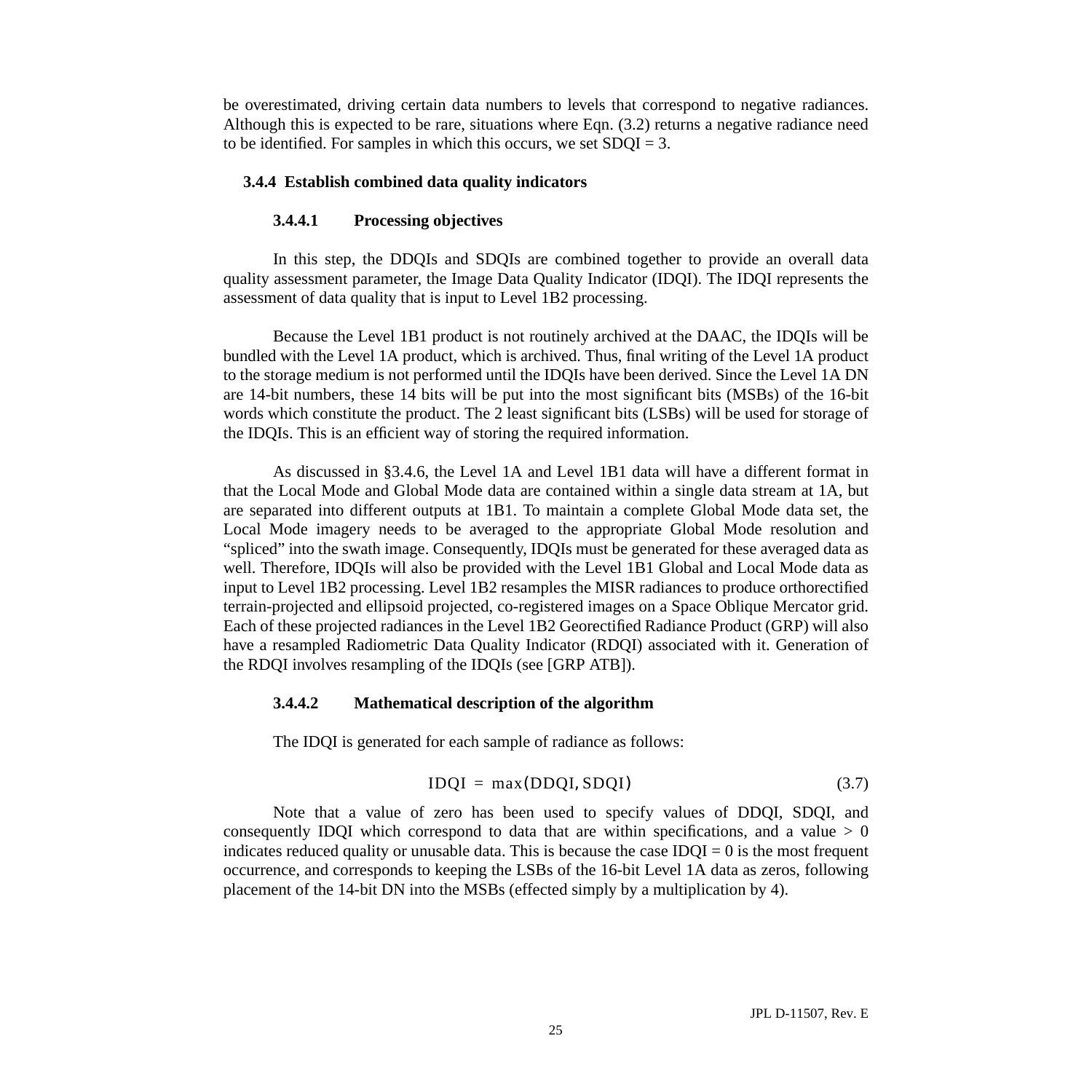# <span id="page-31-0"></span>**3.4.5 Radiance conditioning: Image restoration**

### **3.4.5.1 Processing objectives**

During the testing of the engineering model cameras it was discovered that pinhole images produced point spread functions (PSF) with a central core and low-level wings that extend over a considerable number of pixels in the cross-track direction (i.e., along the array). The light extending beyond the illuminated pixel is called the halo and is the result of diffuse scattering of a portion of the incident light off the pixel. The light scattered by the pixel undergoes a second reflection at the glass/argon interface (125  $\mu$ m from the pixel) or the spectral filter (about 38  $\mu$ m from the pixel) and returns to the detector array. The spatial extent and intensity of the halo varies from array to array and camera to camera. Typically, the magnitude of the halo is  $10^{-3}$  of the central PSF peak, but because of its extended nature accounts for several percent of the energy within the PSF.

The radiometric error introduced by the presence of the halos increases with scene contrast. That is, a uniform scene will produce no errors while high contrast scenes can produce measurable radiometric errors. In particular, it has been shown that the first two flight cameras tested violated the "dark region in a bright field" contrasting target specification [ISR] when the camera PSF's were modeled. Hence, the processing objective of the PSF response correction is to improve the image radiometric fidelity by deconvolving the PSF.

Camera test data show that the qualitative features of the PSF can vary depending on the location of the illuminating sub-pixel spot within a single pixel. However, the situation of a bright point source against a dark background is not very representative of real scenes. Therefore, a more reasonable PSF is generated by averaging over several intra-pixel locations. This procedure was tested on one line array and produced a nearly symmetric, field independent PSF. This averaged PSF is generated for each of the 36 line arrays and is stored in the ARP. From each of these PSF's, a deconvolution function is generated and also stored in the ARP. These deconvolution functions are the input to the deconvolution algorithm described below.

The deconvolution functions were derived by Fourier transforming the PSF's, taking the inverse of the resulting function, inverse Fourier transforming back to the spatial domain, and taking the real part of the result. Because the PSF's are nearly symmetric, the imaginary parts of the deconvolution functions are negligible and reasonably ignored. Like the PSF's, the deconvolution functions are normalized to unit area under the curve. This approach to deconvolution is often not attempted because the Fourier transform of the PSF in general may have zero crossings, in which case taking the inverse would result in singularities. Fortunately, each of the MISR camera PSF's is well-behaved in the regard and this situation does not occur; the deconvolution functions are well-defined, therefore making this approach feasible. Additionally, image restorations often make use of the estimated noise power spectrum to effect a degree of smoothing in the result. For simplicity, that approach is not used here, and this is justified by the high signal-to-noise ratio of the MISR cameras. Finally, image restoration approaches often impose a condition of positivity on the restored image. Again for simplicity, and because the MISR PSF's consist of a sharp central peak surrounded by a low-level halo, the algorithm does not make use of this condition, as retrieval of negative radiances is deemed

Level 1 Radiance Scaling and Conditioning Algorithm Theoretical Basis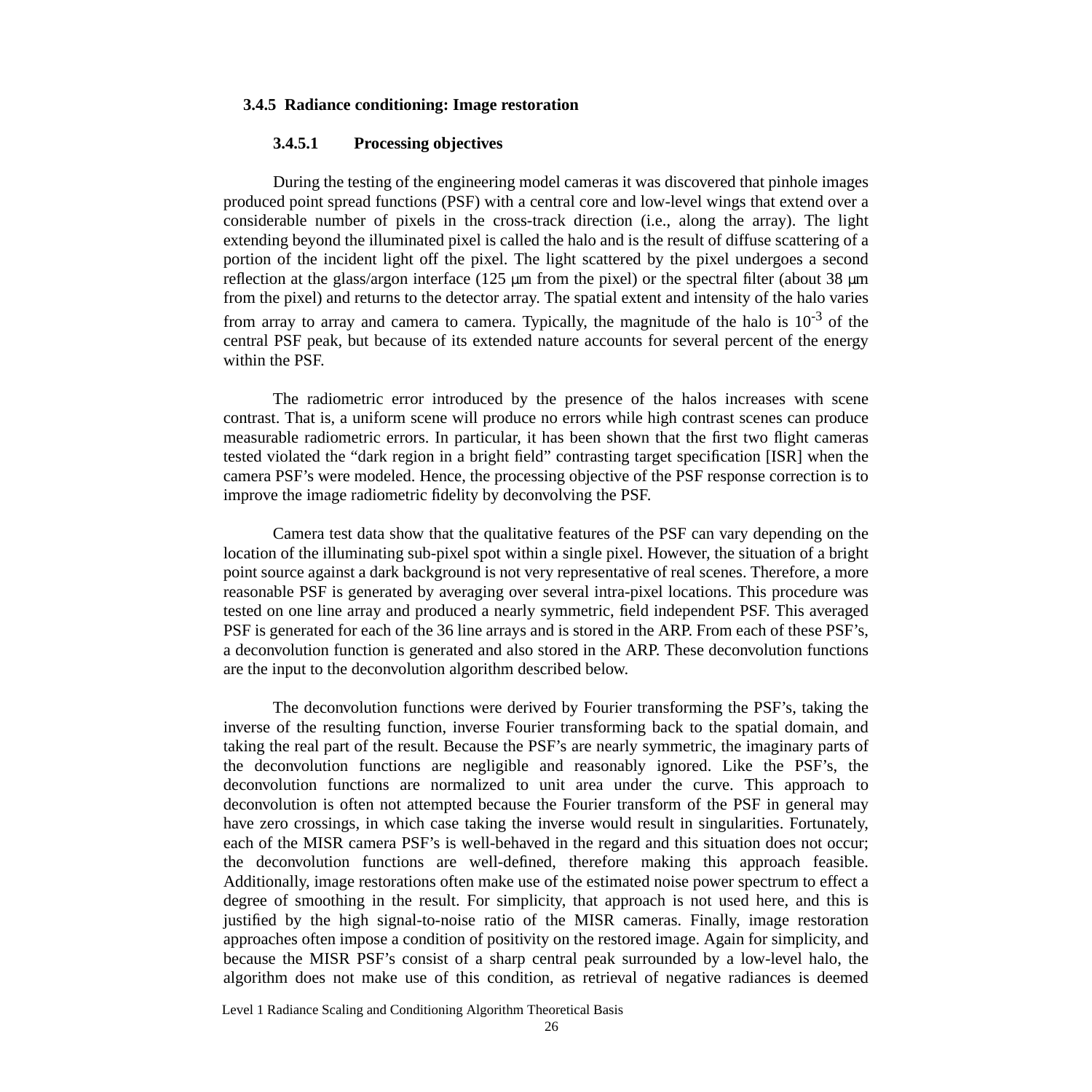<span id="page-32-0"></span>extremely unlikely. Nevertheless, a check is made for negative radiances and flag values are set for those samples where this condition may occur. A tally is made of frequency of occurrence of such events and recorded as quality assessment parameters.

The deconvolution process is basically an image-sharpening process. As a result, the magnitude of random noise in the restored image will be larger than in the unrestored data, even in images of relatively uniform targets. This will result in some loss of signal-to-noise ratio, but since the MISR cameras have such high SNR to begin with and the blur PSF's are to first order close to delta functions this is not deemed a significant problem. Nevertheless, this fact requires the deconvolution process to be applied to calibration imagery as well as Earth scene imagery, so that SNR evaluation during the IFRCC process, which makes use of images of the instrument's deployable Spectralon panels, will have undergone image restoration processing prior to SNR evaluation.

# **3.4.5.2 Mathematical description of the algorithm**

The blurring of the ideal image by a space-invariant PSF can be stated mathematically as the following convolution integral

$$
g(x) = \int a(x - x')f(x')dx' + e(x)
$$
 (3.8)

where *f* is the ideal image as a function of spatial location, *x*, *a* is the PSF, *e* is the noise, and *g* is the degraded image. As described above, the noise term is ignored in the algorithm. In order to obtain the ideal image from the degraded or observed image, one needs knowledge of the deconvolution function which deblurs the PSF. Since these have been precalculated from the PSF's, they are obtained from the ARP during standard processing. The deconvolution algorithm then consists of a convolution of the deblur functions with the image data on a line by line basis.

Let the line of observed data, *g*, have *N* radiance samples (labeled 1 through *N*) and let the full extent (non-zero values) of the PSF be  $2j + 1$  samples where it is assumed that the PSF is spatially invariant. Note that we use the term "samples" to refer to data values at either 1x1, 1x4, 2x2, or 4x4 averaging. Thus, in 1x1 mode, a sample is the same as a pixel. The ARP defines a deconvolution function for each of these averaging modes, though we observe that the functions for 1x1 and 1x4 modes are identical, because the pixel averaging is in the along-track direction whereas the deconvolution is cross-track.

The PSF transfers energy from outside the detector field of view into the active samples, thus, we must extend the observed and restored lines by *j* samples at each end. In addition, application of the deconvolution algorithm requires a continuous set of data across the observed image line, making it necessary to "fill in" radiance values in *g* which are not valid. An invalid radiance value is one for which  $IDQI = 3$ . All remaining samples are considered valid (that is, reduced quality data values, e.g., those for which IDQI =1 or 2, as well as those for which IDQI = 0, are acceptable for use in this algorithm). The filling in of the array is done by assuming the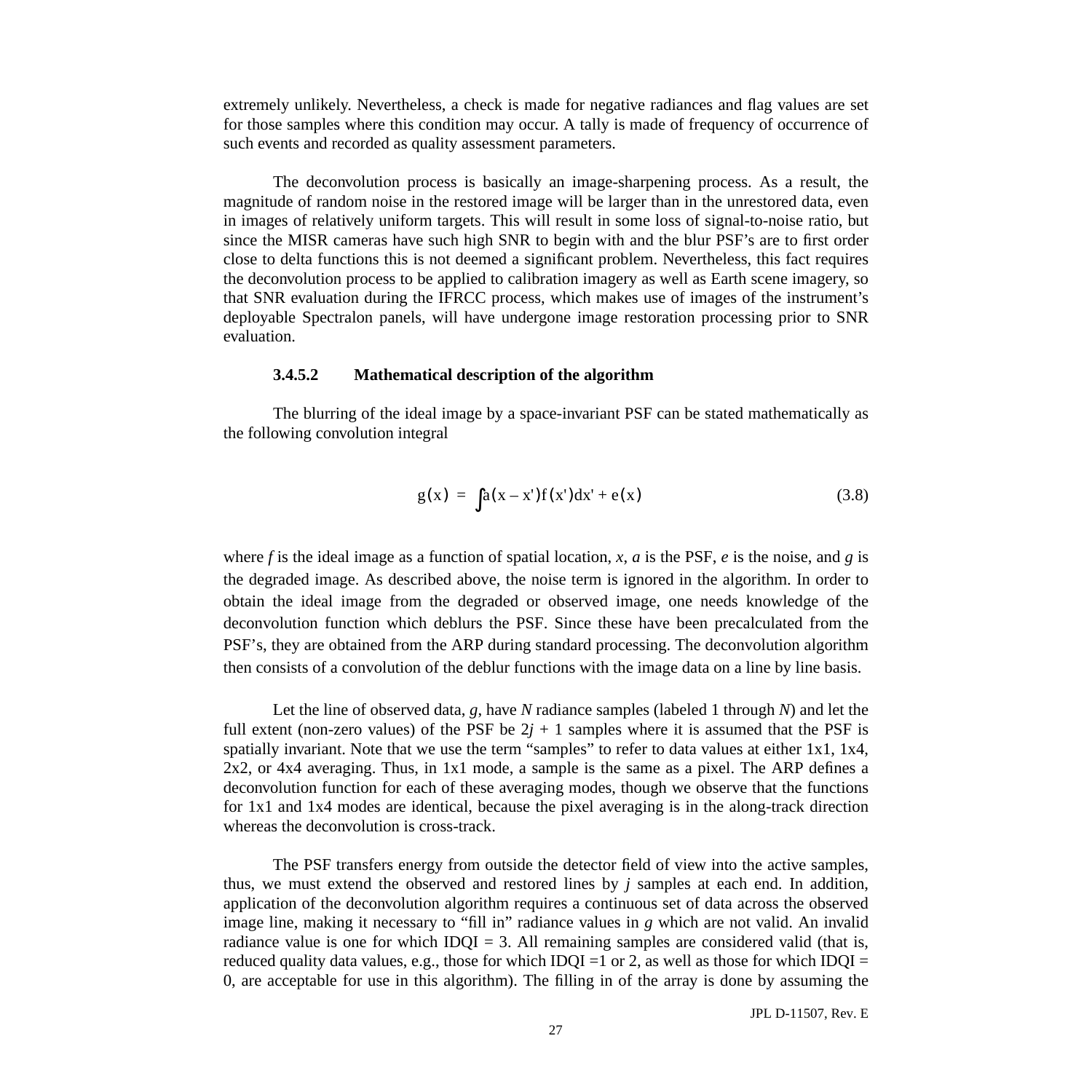intensity of the edge samples continues outside the array, and by using linear interpolation between valid samples to bridge across invalid blocks. That is

$$
g(x_k) = g(x_{k_1}) \text{ for } -j+1 \le k < k_1
$$
 (3.9)

and

$$
g(x_k) = g(x_{k_2}) \text{ for } k_2 < k \le N + j \tag{3.10}
$$

where  $k_1$  is the location of the first valid sample (nominally,  $k_1 = 1$ ), and  $k_2$  is the location of the last valid sample (nominally,  $k_2 = N$ ). Eqn. (3.9) and Eqn. (3.10) are also applied to the restored image *f*. For the input image *g*, we also linearly interpolate across invalid samples, i.e., if  $k_m$  is the location of a valid sample, and  $k_n$  is the next valid sample, where  $n > m + 1$ , then for any location *i*, where  $m < i < n$ , we "fill in" the line according to

$$
g(x_i) = g(x_m) + \frac{(i-m)}{(n-m)} \cdot [g(x_n) - g(x_m)] \tag{3.11}
$$

Note that this filling in is done only for the purpose of applying the deconvolution algorithm. Once a restored image *f* is generated, we set  $f(x_k) = g(x_k)$  for all sample locations *k* which had invalid data, and we also discard the extended samples that were added to *f* at either end of the line as required to implement the algorithm.

We now describe how the restored image f is generated from g [after applying Eqn. (3.9) -Eqn. (3.11)]. The following equation describes this process:

$$
f(x_k) = \sum_{i=k-j}^{k+j} g(x_i) d(x_i - x_k)
$$
 k = 1, ..., N (3.12)

where *d* is the deconvolution function.

Note that the data for *d* obtained from the ARP must correspond to the particular averaging mode of the data.

After applying Eqn. (3.12), and setting  $f(x_k) = g(x_k)$  for all sample locations k which had invalid data, a final check of the restored image  $f(x_k)$  is made to insure that no negative values resulted from the deconvolution process. In the event that this occurs, the radiances in the affected samples are set to a fill value and the associated IDQIs are set to a value of 3.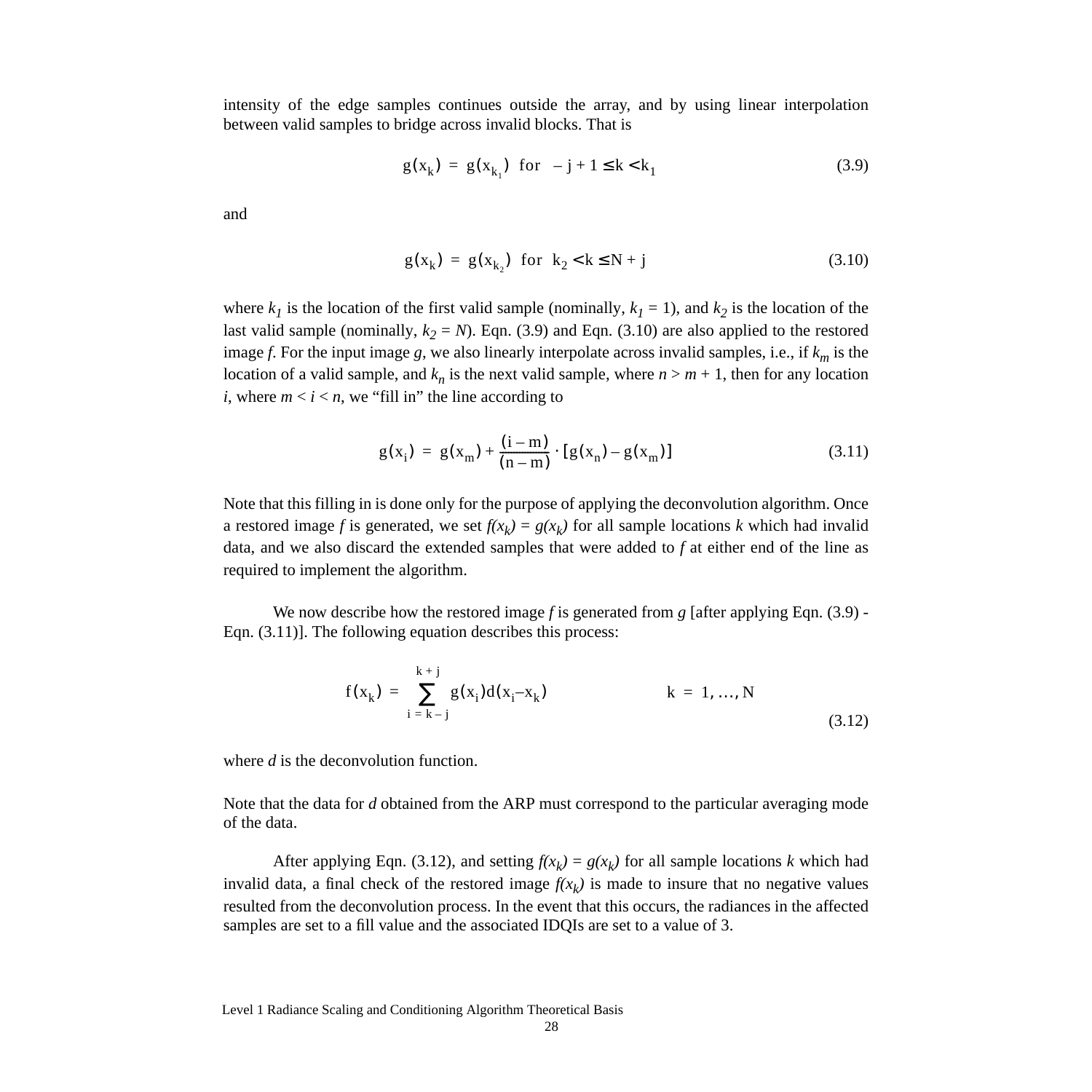# <span id="page-34-0"></span>**3.4.6 Separate Global and Local Mode data**

### **3.4.6.1 Processing objectives**

As discussed in [§2.2,](#page-11-0) Local Mode provides high resolution images in all 4 bands of all 9 cameras for selected Earth targets, by inhibiting pixel averaging in all bands of each of the cameras in sequence. This process leads to high resolution imagery in all 36 instrument channels for targets measuring approximately 300 km in along-track length.

During this step of the processing, the Local Mode imagery is separated out from the rest of the data to create distinct, regional images. However, further processing is required in order not to leave a gap in the Global Mode swath data. Thus, the Local Mode images are also averaged to the appropriate resolutions for each channel, to simulate the camera configuration corresponding to the Global Mode data. These averaged results are then "spliced" into the Global Mode swath to provide a continuous pole-to-pole image. Note that this averaging is not performed until all other radiance scaling and conditioning processes have transpired, in order to take advantage of the additional information provided (e.g., detecting saturated pixels) by maintaining the high resolution as long as possible.

# **3.4.6.2 Mathematical description of the algorithm**

Averaging of 1x1 radiances to 1x4, 2x2, or 4x4 modes involves computing a straight, unweighted mean of the appropriate pixels. The IDQI associated with the resulting average is established as the maximum of the IDQI values associated with each of the pixels that were used in computing the mean.

### **3.4.7 Scale output**

## **3.4.7.1 Processing objectives**

The results of the above processing consist of radiances existing in computer memory as floating-point numbers. Before creating temporary 1B1 data files that will be used as input to Level 1B2 processing, these numbers will be scaled to 14-bit integers. These are then padded to 16 bits, either by including the IDQIs in the least significant bits, or by putting zeros in the most significant bits and passing the IDQIs along to Level 1B2 as separate data.

# **3.4.7.2 Mathematical description of the algorithm**

The ARP will contain a band-maximum radiance,  $L_{\text{max}}$ , that is to used to scale and store the radiances computed as the output of Level 1B1 processing. These values of *Lmax* are used to scale the radiance as follows:

$$
Output = \left\| 16376 \cdot \frac{L^{\text{std}}}{L_{\text{max}}} \right\| \tag{3.13}
$$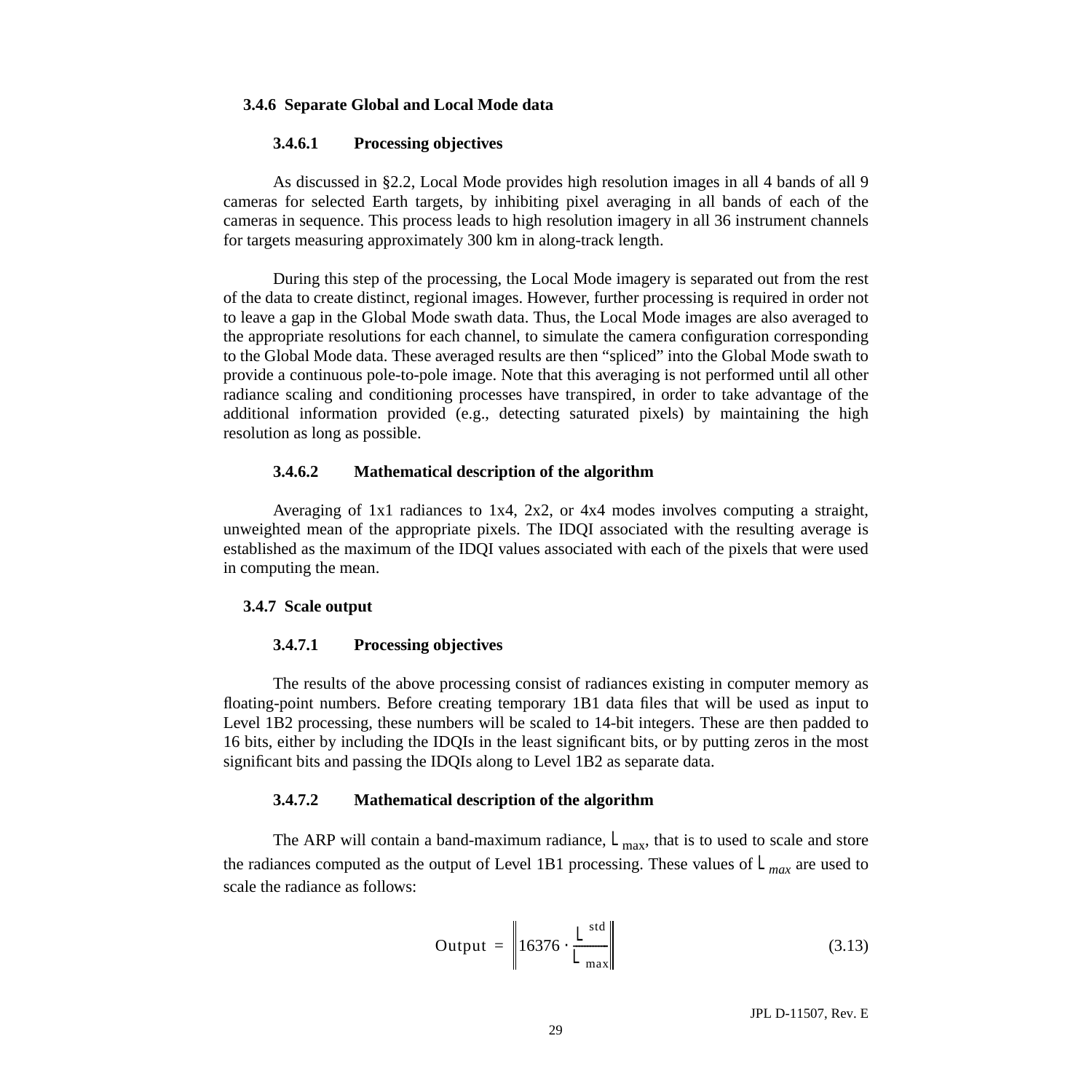<span id="page-35-0"></span>where Output is the integer representation of the computed radiance, and where the symbol  $\|\cdot\|$ denotes finding the nearest integer. Scaled radiances will range from 0 to 16376. Integer values 16377 through 16383 are reserved as flag values set in the Level 1B2 software. Either the radiance, or flag value (in the event of an unusable radiance value) are packed into the 14 most significant bits of a 16-bit field. The least two significant bits of the field are reserved for the Image Data Quality Indicator computed for the sample.

The manner of deriving the values of  $L_{max}$ , including methods of insuring that the output does not exceed the 14-bit range, is described in [IFRCC ATB]. Should a radiance value exceed the threshold value, the radiance will be set to an out-of-range fill value, and the IDQI for that pixel is set to 3.

# **3.5 PRACTICAL CONSIDERATIONS**

# **3.5.1 Numerical computation considerations**

Processing load estimates for the Radiometric Product are provided in [DPSize].

# **3.5.2 Programming and procedural considerations**

Guidelines to be followed during algorithm development are described in [ADP].

# **3.5.3 Configuration of software**

One of the purposes of the ARP is to establish the numerical values of certain configurable parameters used within the software. This avoids "hard-wiring" specific values. The Radiometric Product will contain information indicating what version of the ARP file was used. The configurable parameters contained within the ARP are shown in Table 3.2. The values shown correspond to the at-launch settings. The column entitled "Section" indicates where in this ATB a description of the specific configuration parameter is found.

| Description                                                                                                                       | Value | Section    |
|-----------------------------------------------------------------------------------------------------------------------------------|-------|------------|
| Number of 1x1 or 1x4 pixels to subtract from saturated pixel<br>location to identify beginning of saturation block $(n_{1x1}(0))$ | 50    | §3.4.3.3.1 |
| Number of 1x1 or 1x4 pixels to add to saturated pixel location<br>to identify end of saturation block $(n_{1x1}(1))$              | 137   | §3.4.3.3.1 |
| Number of 2x2 pixels to subtract from saturated pixel location<br>to identify beginning of saturation block $(n_{2x2}(0))$        | 25    | §3.4.3.3.1 |

|  |  | Table 3.2. Contents of the ARP Configuration File |  |
|--|--|---------------------------------------------------|--|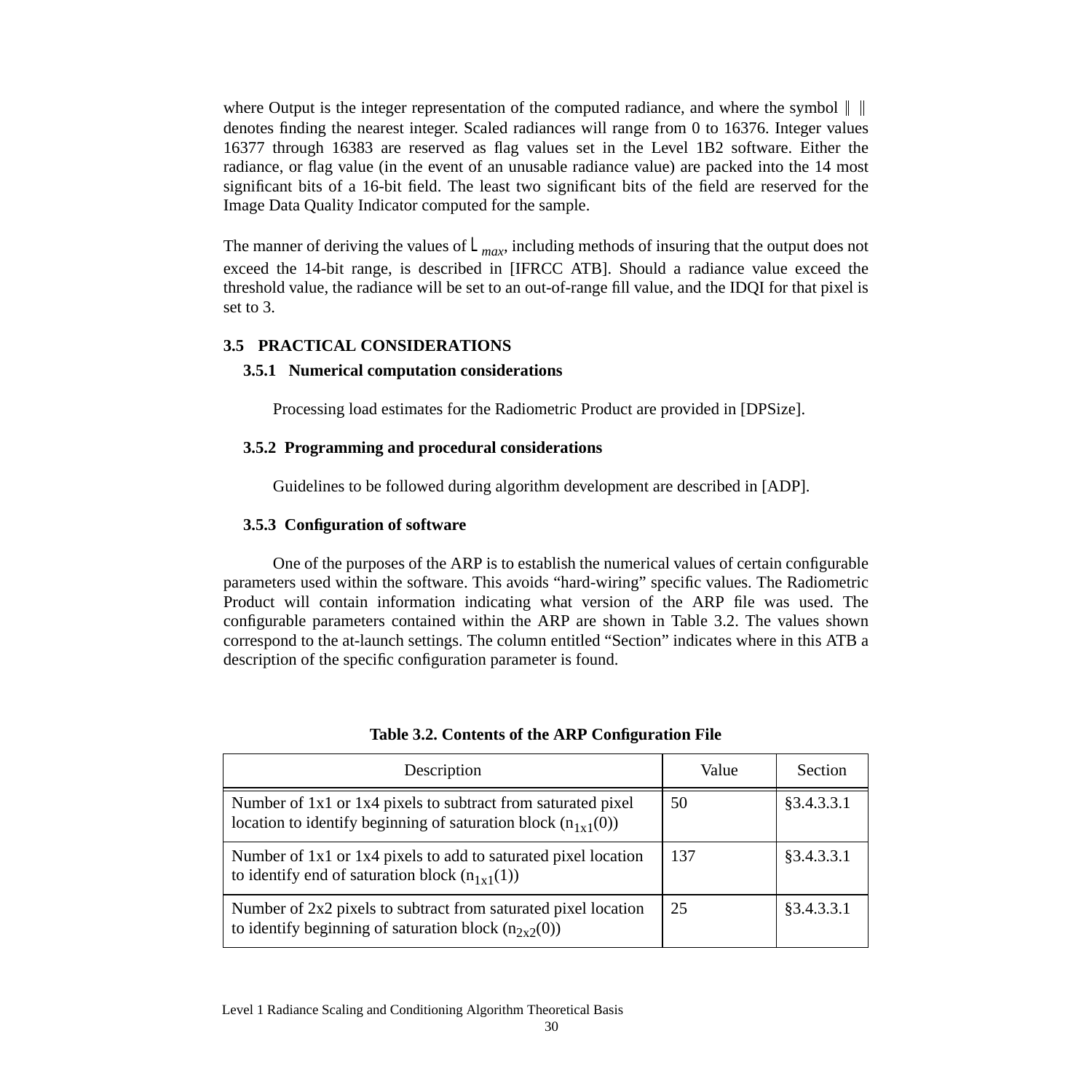<span id="page-36-0"></span>

| Description                                                                                                                | Value   | Section     |
|----------------------------------------------------------------------------------------------------------------------------|---------|-------------|
| Number of 2x2 pixels to add to saturated pixel location to<br>identify end of saturation block $(n_{2x2}(1))$              | 68      | §3.4.3.3.1  |
| Number of 4x4 pixels to subtract from saturated pixel location<br>to identify beginning of saturation block $(n_{4x4}(0))$ | 12      | §3.4.3.3.1  |
| Number of 4x4 pixels to add to saturated pixel location to<br>identify end of saturation block $(n_{4x4}(1))$              | 34      | §3.4.3.3.1  |
| Radiometric error threshold for setting SDQI = 1 ( $\varepsilon_{pix \, sat}(0)$ )                                         | 0.5%    | §3.4.3.3.1  |
| Radiometric error threshold for setting SDQI = 2 ( $\varepsilon_{pix}$ sat(1))                                             | 010%    | §3.4.3.3.1  |
| Radiometric error threshold for setting SDQI = 1 ( $\varepsilon_{line$ <sub>sat</sub> (0))                                 | $0.5\%$ | \$3.4.3.3.2 |
| Radiometric error threshold for setting SDQI = $2(\epsilon_{line sat}(1))$                                                 | 10%     | \$3.4.3.3.2 |

**Table 3.2. Contents of the ARP Configuration File (continued)**

# **3.5.4 Quality assessment and diagnostics**

In addition to the IDQIs appended to the Level 1A product, ongoing instrument and calibration quality assessment is provided through the In-flight Radiometric Calibration and Characterization program, described in [IFRCC Plan]. Diagnostic measures such as the tracking of calibration coefficients with time, Fourier analysis to search for coherent noise, and SNR tracking to locate pixels of poor radiometric quality, are included in this process. Further information may be found in [IFRCC ATB]. Assessment of calibration integrity will be performed through the use of multiple calibration pathways and cross-comparisons with other instruments. The information resulting from this process is quasi-static, that is, updated on approximately monthly centers within the ARP.

Swath processing summaries will also be archived with the Level 1A product to provide statistics indicating how often anomalous data condition occurred, e.g., the frequency of saturated pixels, negative radiances, and the like.

# **3.5.5 Exception handling**

Situations where missing data affect the application of a particular algorithm are identified throughout this document.

# **3.14 ALGORITHM VALIDATION**

MISR makes use of multiple sources of calibration and characterization data. The preflight test and analyses plans, and OBC system are described in Chapter 2. Other sources of calibration data include vicarious calibration campaigns (the transfer calibration of MISR using other aircraft of in-situ measurements), and analysis of imaging data over heterogeneous targets. The scatter of data from a given calibration, and from one calibration type to another will be used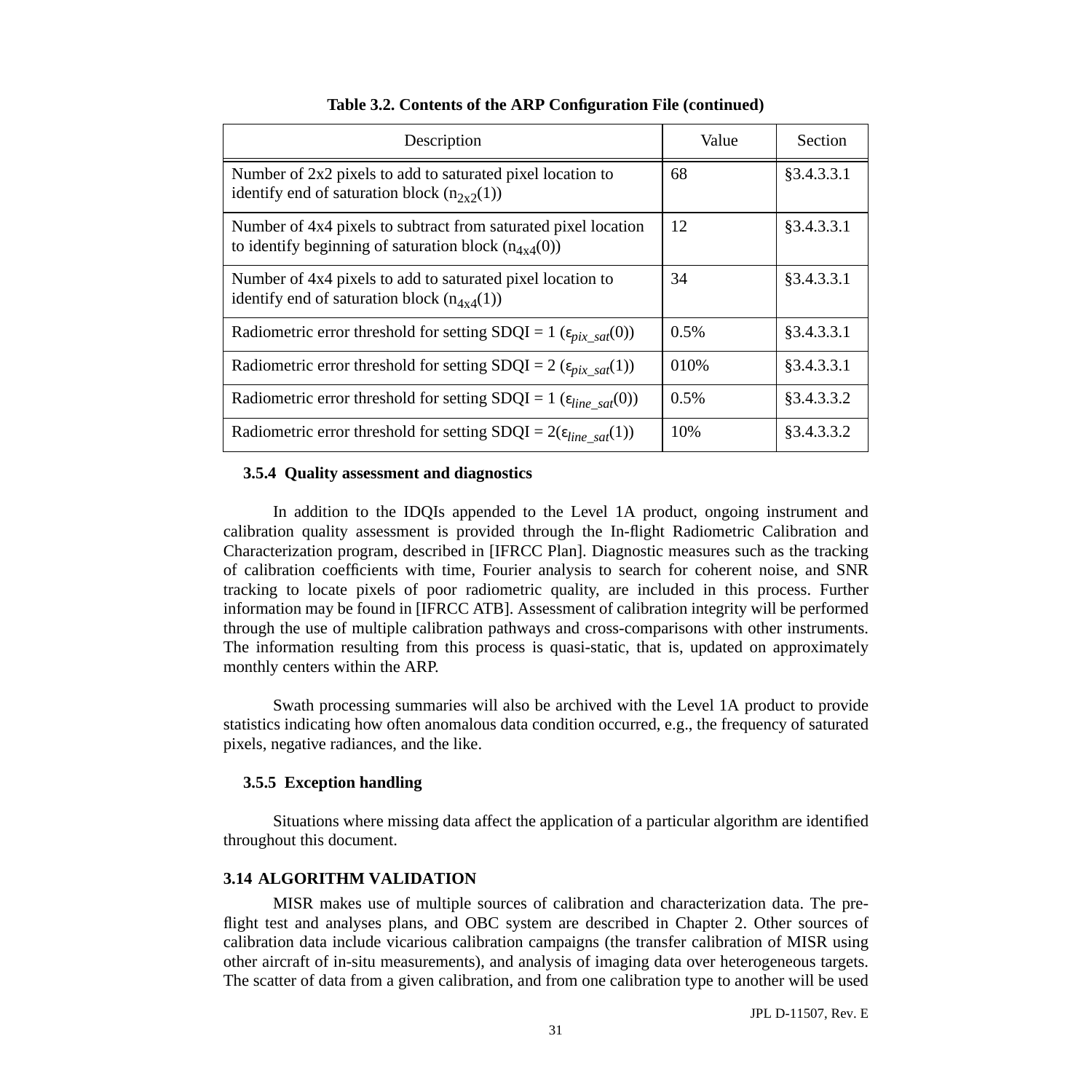<span id="page-37-0"></span>to determine the uncertainty in sensor calibration. Details of the plan are provided in [IFRCC Plan].

# **3.15 ALGORITHM DEVELOPMENT SCHEDULE**

A strategy for time-phased development of the algorithms for the products and datasets described in this document, and a listing of key development milestones, are provided in [IFRCC Plan].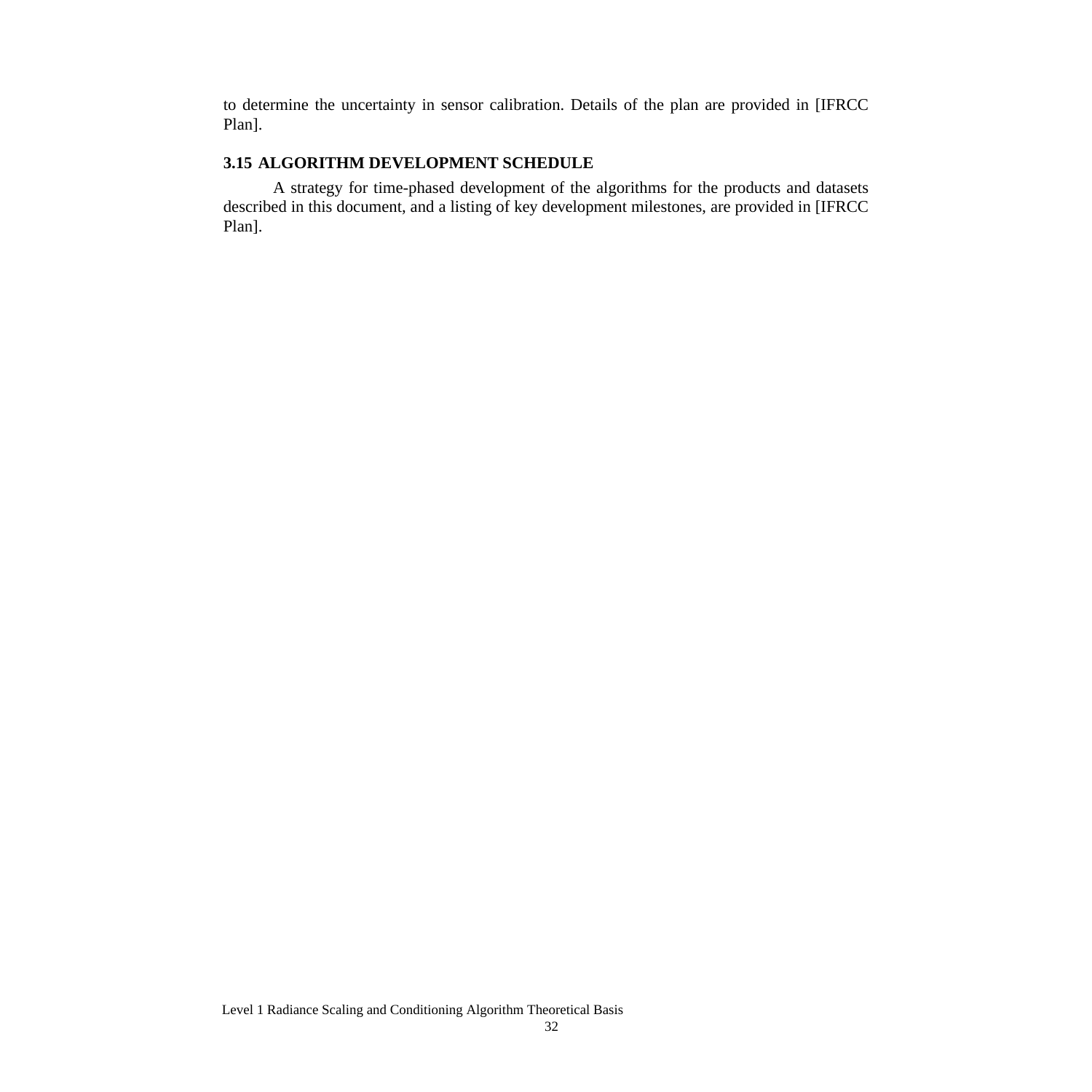# **4. ASSUMPTIONS AND LIMITATIONS**

# <span id="page-38-0"></span>**4.1 ASSUMPTIONS**

The following assumptions are made with respect to the radiometric scaling and conditioning described in this document:

- (1) Unless demonstrated otherwise it is assumed that there are no consistent coherent frequencies in the imagery, and coherent noise filtering is therefore not required.
- (2) A quadratic relationship between incoming spectral radiance and camera output DN is assumed.

# **4.2 LIMITATIONS**

None identified.